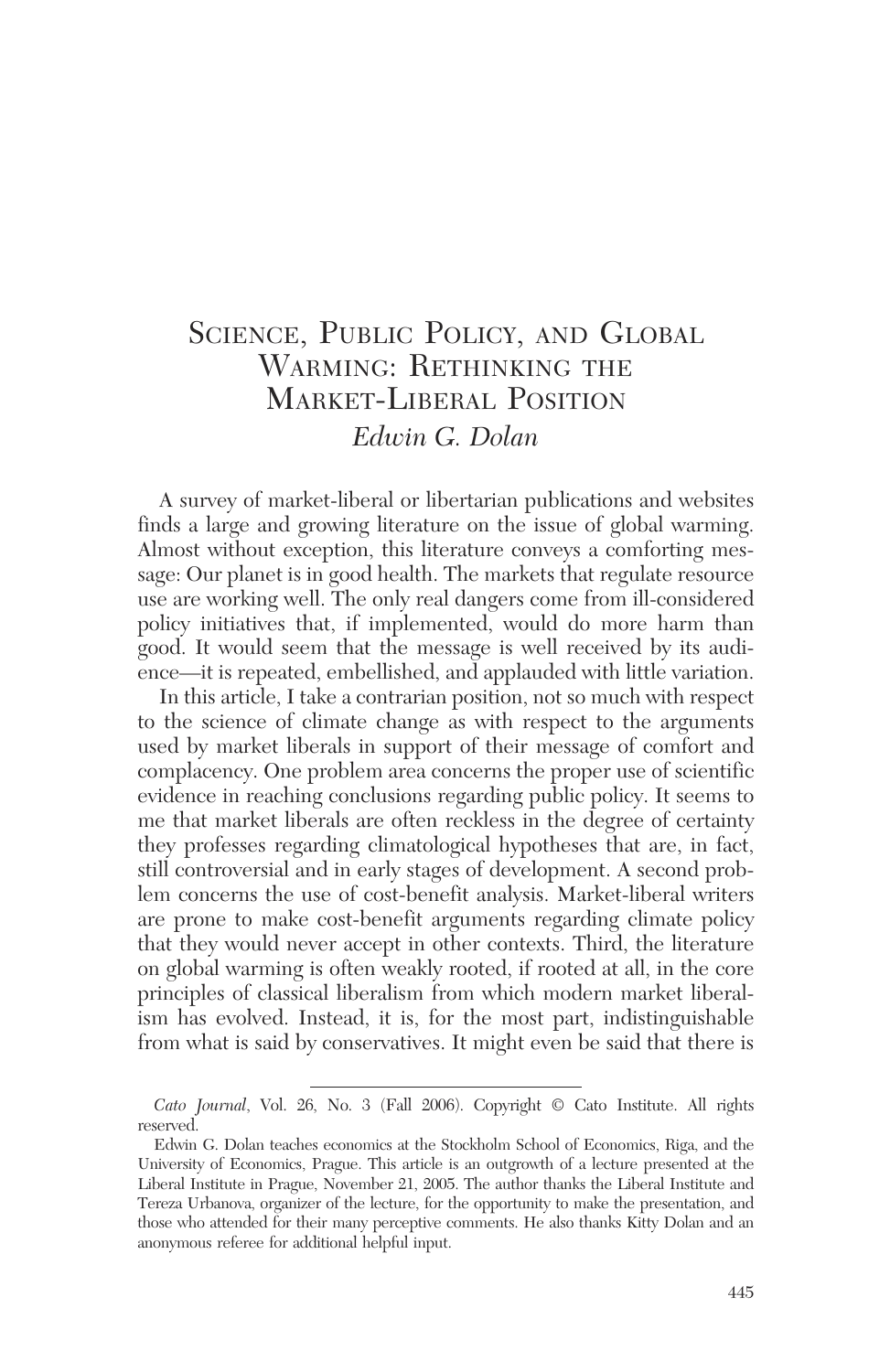no market-liberal position on this issue—only an echo of arguments made by Republican patriots and the carbon lobby.

In short, the whole issue of global warming policy, as viewed by market liberals, needs to be revisited. This can best be done by going back to some of the classical liberal sources, particularly Friedrich Hayek and John Locke, from which modern market-liberal thought is derived.

#### Hayek on Liberalism, Conservatism, and Science

A good place to start the rethinking process is with Hayek's essay, "Why I am Not a Conservative" (1960). Hayek identifies a number of traits that distinguish conservatism from market liberalism ("liberalism" without a modifier, in his terminology):

- Habitual resistance to change, hence the term "conservative."
- Lack of understanding of spontaneous order as a guiding principle of economic life.
- Use of state authority to protect established privileges against the forces of economic change.
- Claim to superior wisdom based on self-arrogated superior quality in place of rational argument.
- A propensity to reject scientific knowledge because of dislike of the consequences that seem to follow from it.

Hayek points out that it is wrong to represent the political spectrum as a line, with leftists at one end, conservatives at the other, and liberals somewhere in the middle. Instead, he represents the political playing field as a triangle with socialists, liberals, and conservatives each occupying their respective corners.

When the political left advances proposals for increased state intervention in free markets, liberals tend to see conservatives as their natural allies. This was especially true in the 1940s and 1950s, the background for Hayek's 1960 essay, when socialism seemed to be on the ascendancy. In Hayek's view, the alliance of liberals with conservatives was reinforced by the fact that, in the America of his time, it was possible to promote individual liberty by defending longestablished institutions, not just because they were long established, but because they corresponded with liberal ideals.

In our own day, alliances between market liberals and modern conservatives are still possible, but as the nature of conservatism has changed, issues have emerged where market liberals' natural allies are found on the political left. Defense of human rights and due process against expanding executive power is one example. Protecting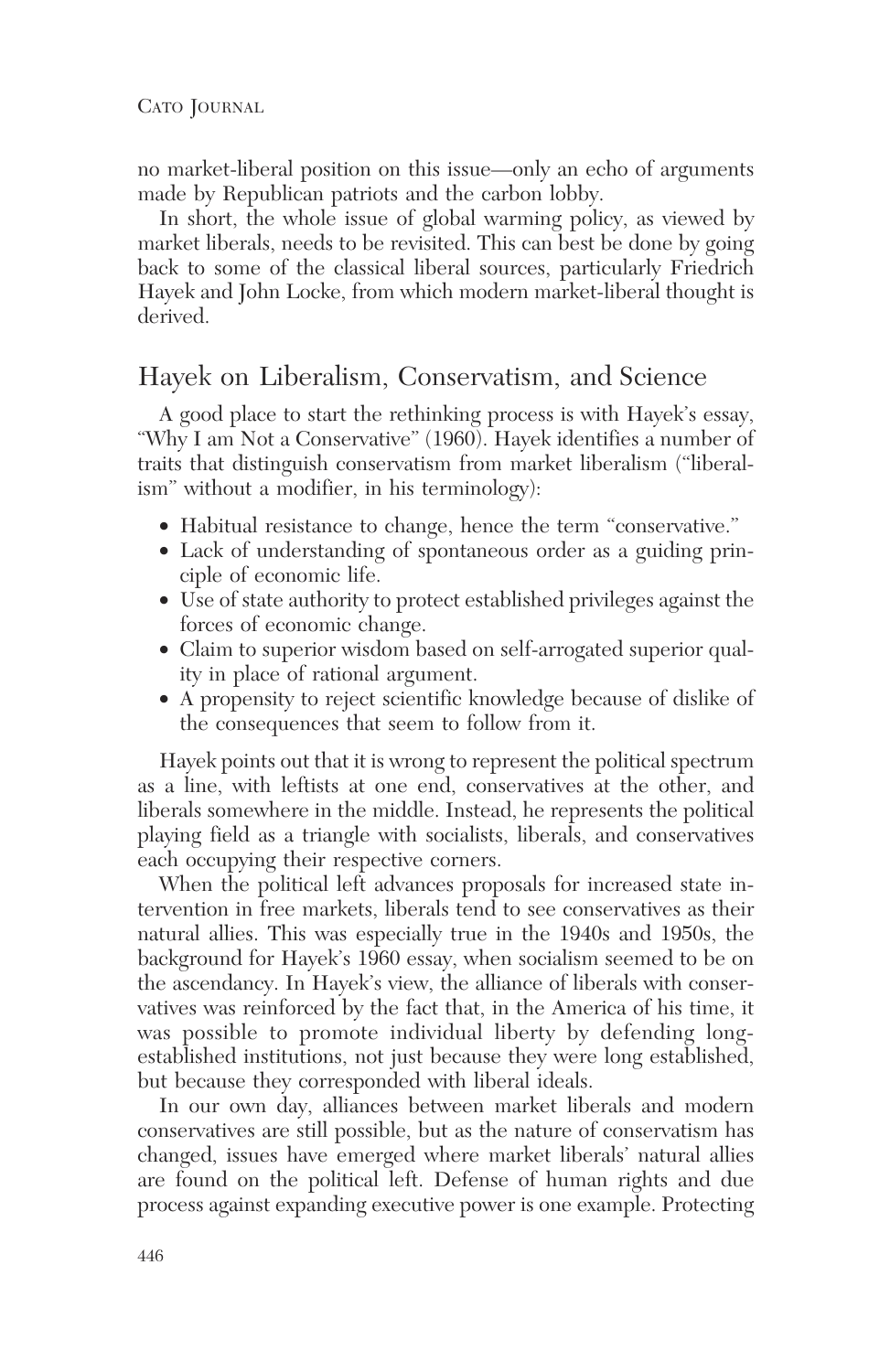freedom of personal choice against government-imposed standards of morality is another. In these cases the alliance of market liberals with the left is rooted in genuine shared values.

In addition, market liberals and parties of the left may sometimes form a united front to attack the entrenched privileges of statefavored elites. However, in this case the alliance is more opportunistic than principled, since the two allies are likely to see different solutions to the problem of privilege. Whereas the left seeks to overthrow privilege by imposing state regulation, market liberals want to remove regulations in order to expose privileged positions to the influence of competition.

In order to apply Hayek's political triangle to the issue of global warming, we need to address several questions. One issue is what the status is of the privileges and interests of those who are threatened by the possibility of climate change and of those who are threatened by proposed actions to mitigate it. Which of these has the greater claim to the sympathy of market liberals, when viewed in terms of the standards they apply in other areas of public policy? Another issue is what the values are that lie behind the positions taken by various parties to the debate. The issue of values may determine when market liberals can make principled alliances with one of the other corners of the triangle and when they want to make only tactical alliances. Still another issue is what manner of argument should be employed. For example, what is the proper attitude toward the purely scientific element in the global warming controversy? It will be worth taking a closer look at this last issue before proceeding further.

Hayek expresses himself so well on the role of science that it is worth quoting him at length:

Personally, I find that the most objectionable feature of the conservative attitude is its propensity to reject well-substantiated new knowledge because it dislikes some of the consequences which seem to follow from it—or, to put it bluntly, its obscurantism. I will not deny that scientists as much as others are given to fads and fashions and that we have much reason to be cautious in accepting the conclusions that they draw from their latest theories. But the reasons for our reluctance must themselves be rational and must be kept separate from our regret that the new theories upset our cherished beliefs. . . . By refusing to face the facts, the conservative only weakens his own position. Frequently the conclusions which rationalist presumption draws from new scientific insights do not at all follow from them. But only by actively taking part in the elaboration of the consequences of new discoveries do we learn whether or not they fit into our world picture and, if so, how. Should our moral beliefs really prove to be dependent on factual assumptions shown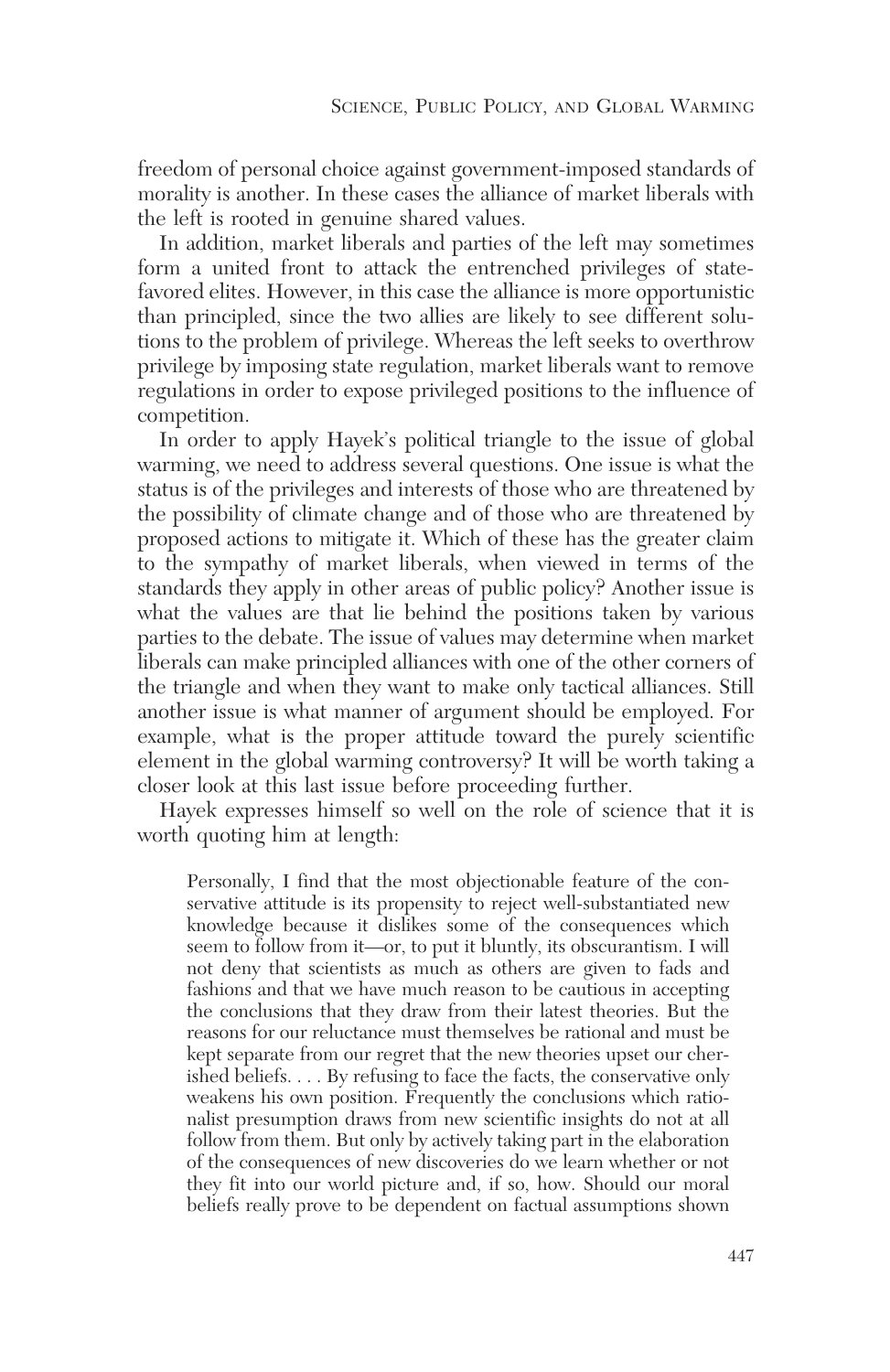to be incorrect, it would hardly be moral to defend them by refusing to acknowledge facts [Hayek 1960: 404].

This passage raises obvious questions for the global warming debate. What lies behind the skepticism of market liberals regarding the propositions that the world is getting warmer at a rate that is unusually rapid in climate history, if not altogether unprecedented, and that this apparent trend is likely the joint product of natural cycles and human activity, rather than of the former acting alone? Are liberals correctly rejecting an inadequately grounded scientific fad? Or are they refusing to acknowledge facts for fear that doing so would upset their cherished beliefs?

Perhaps some market liberals believe that global warming poses an unacceptable dilemma that would force them, one way or another, to act against their deeply held principles. They might, on the one hand, believe that the mechanism of market adaptation through spontaneous order is too fragile to cope with the pace of environmental change that some climatologists foresee and, on the other hand, think that the only imaginable policies for coping with climate change involve an intolerable degree of state intervention. If so, they might refuse to consider evidence that a problem exists rather than face a perceived choice between roasting or succumbing to tyranny in order to remain cool.

Fortunately, the supposed dilemma is a false one. Liberals have long acclaimed the market as a way of adapting to change, and climate change should be no exception. For example, Robert Davis (2000) of the University of Virginia has showed how air-conditioning and other market-mediated innovations, have, over recent decades, reduced mortality from urban heat waves.

Also, market liberals should know well that effective environmental policy does not have to take the form of heavy-handed commandand-control measures. In dealing with local air pollution, traffic congestion, and land-use issues, market liberals have developed imaginative, workable proposals and in several cases have made headway in getting them adopted. As recently as the 1970s, market-based solutions to environmental problems were regarded as libertarian science fiction. Beginning with the use of averaging, banking, and trading in dealing with lead gasoline additives in the 1980s, and continuing with policies dealing with CFC (chlorofluorocarbon) phaseout, NOx (nitrogen oxide) precursors for acid rain, and continuing with the very recent Environmental Protection Agency measures on mercury pollution, market mechanisms have become very much part of the mainstream. Similarly, congestion pricing for urban roadways, also once regarded as science fiction, is now an established policy in cities like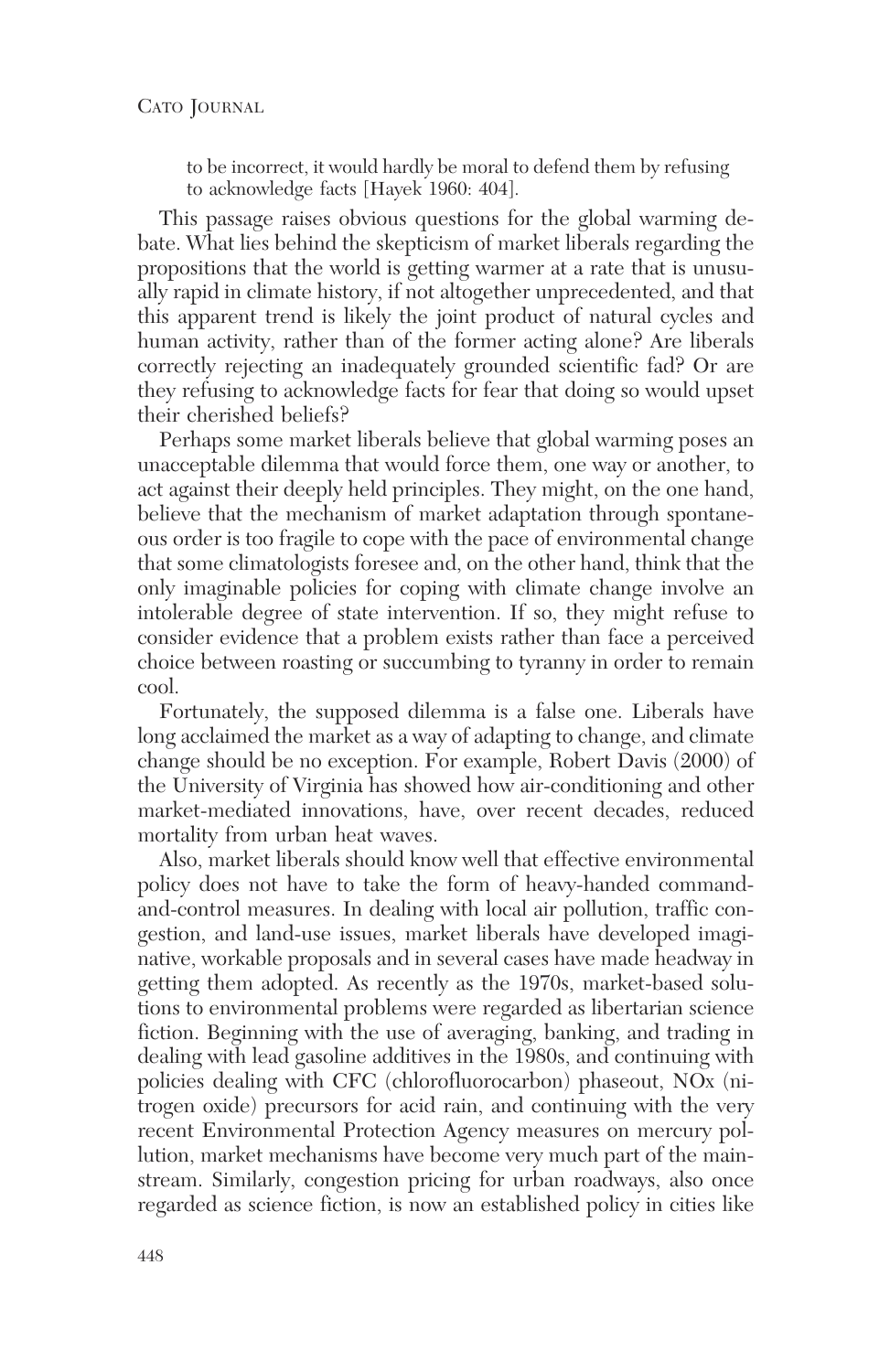New York, Singapore, Melbourne, and Toronto. The same kind of market-oriented policies should be possible in the case of climate change.

In short, if one takes into account both the market's potential for adapting to change and market-based policy alternatives, there is no reason for market liberals to be anything but open-minded toward ongoing developments in climate science, whether those developments, as they unfold, reveal indications or counter-indications of global warming.

There could, instead, be another explanation for some market liberals' apparent close-mindedness toward the global warming hypothesis. It could be that, when taking a position on issues of climatology, they are speaking not from perceived threats to their beliefs, but out of loyalty to conservative interests with whom they have struck some tactical alliance. For example, policies designed to reduce greenhouse gas emissions, no matter how carefully market-guided in their design, are likely to undermine the interests of politically powerful producers of carbon-based energy. Equally, they are likely to have a disproportionate impact on the United States relative to other, less carbonintensive, economies. It is understandable that a conservative member of Congress could be pledged to uphold the interests of energyindustry workers or shareholders from his or her home constituency. It is also understandable that a U.S. negotiator at an international conference could work to increase the benefits for the United States of a proposed treaty while shifting the costs to other countries. What is harder to understand is why market liberals would see fit to support such positions, unless for the narrowest of tactical reasons.

Even when fear of change or tactical considerations do not introduce bias in selection and interpretation of scientific material, it may not be wise to base the market-liberal position on global warming too heavily on science alone. The danger is that there is then no fall-back position if future trends in science more strongly establish climate change as a reality. As an example of heavy reliance on scientific material, consider the chapter on global warming from the *Cato Handbook on Policy* (Michaels 2005). Without making any allegation of bias in selection or interpretation of scientific sources, it can be noted that the entire chapter is devoted to purely scientific issues, with the exception of a couple of sentences at the end, which allude briefly to estimated costs and benefits. Some points made in that document also illustrate how fast the scientific ground can shift from under the policy argument. For example, the argument is made that the frequency and intensity of hurricanes in the Atlantic and Caribbean are currently "no different than the regime that was dominant in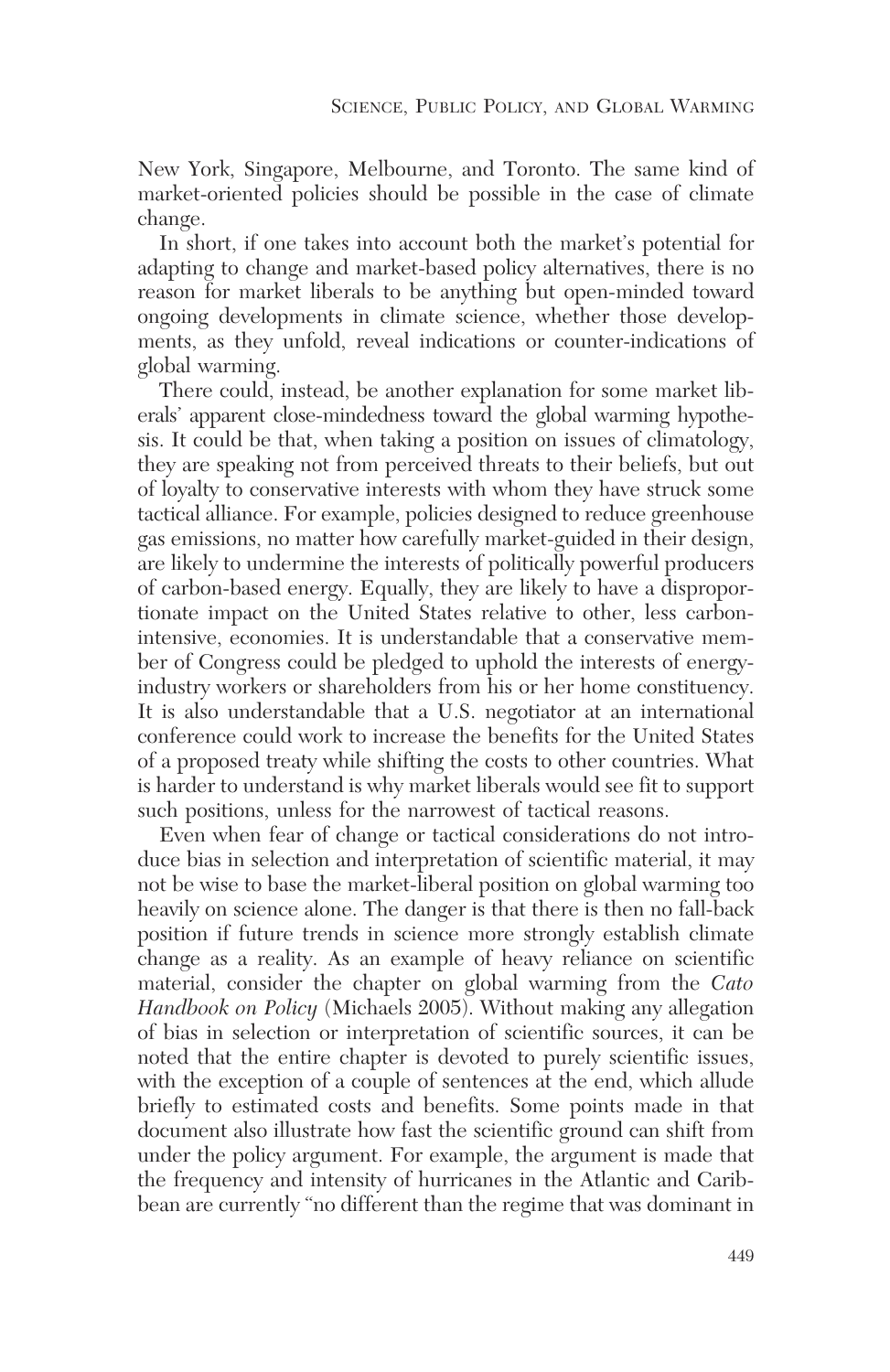#### CATO JOURNAL

the 1940s, 1950s, and 1960s" (p. 484). Perhaps this statement seemed safe when it was made in early 2005, but then came along later that year the greatest number of named storms in history, the single strongest storm (measured by barometric pressure), the most economically destructive storm ever, and, to top things off, the latest recorded post-season storm, which lingered on past New Year's Day. Does one bad season constitute proof of a causal link from climate change to storm intensity? As a matter of science, no doubt it does not. But as a matter of argumentation, those who want to urge inaction on global warming might now do best not to mention hurricanes at all.

In focusing too heavily on scientific evidence, market liberals sometimes seem to be making the unspoken concession that, if global warming turns out to be real, then the policy proposals put forward by the nonliberal side are the only ones possible. In that case, if policymakers later do decide to act against climate change, market liberals will have lost their chance to have their voices heard in shaping the specifics of policy design. At a minimum, it would be more prudent to take a two-track approach: "We are not yet convinced that global warming is a reality, but if it turns out to be, here is how it should be handled."

The danger is even greater when market liberals rely on scientific sources that represent a minority within the climatology community. Confronted with the charge that they are relying on minority scientific views, market liberals sometimes reply that science is not a democratic process that establishes the validity of propositions by head-count. They go on to point out that all dominant scientific theories were once minority opinions. This is a weak argument. All mature oak trees were once acorns, but of all the acorns that fall to the forest floor, only a tiny percentage become oaks. Likewise, the chance that any one contrarian in the scientific community will be vindicated is small.

At the risk of digressing from the main theme of this article, it is perhaps worth adding that the perceived validity of one or another hypothesis may not always depend on purely scientific factors alone. In their choice of research fields, and sometimes even in their conclusions, scientists may be influenced by considerations of funding. Funding for science, in turn, depends on the whole range of factors falling under the heading of public choice theory. The interaction of self-interested behavior by allocators of government research grants with the grant-seeking behavior of researchers could plausibly produce systematic biases. For example, research that produces eyecatching findings may be more likely to generate follow-up funding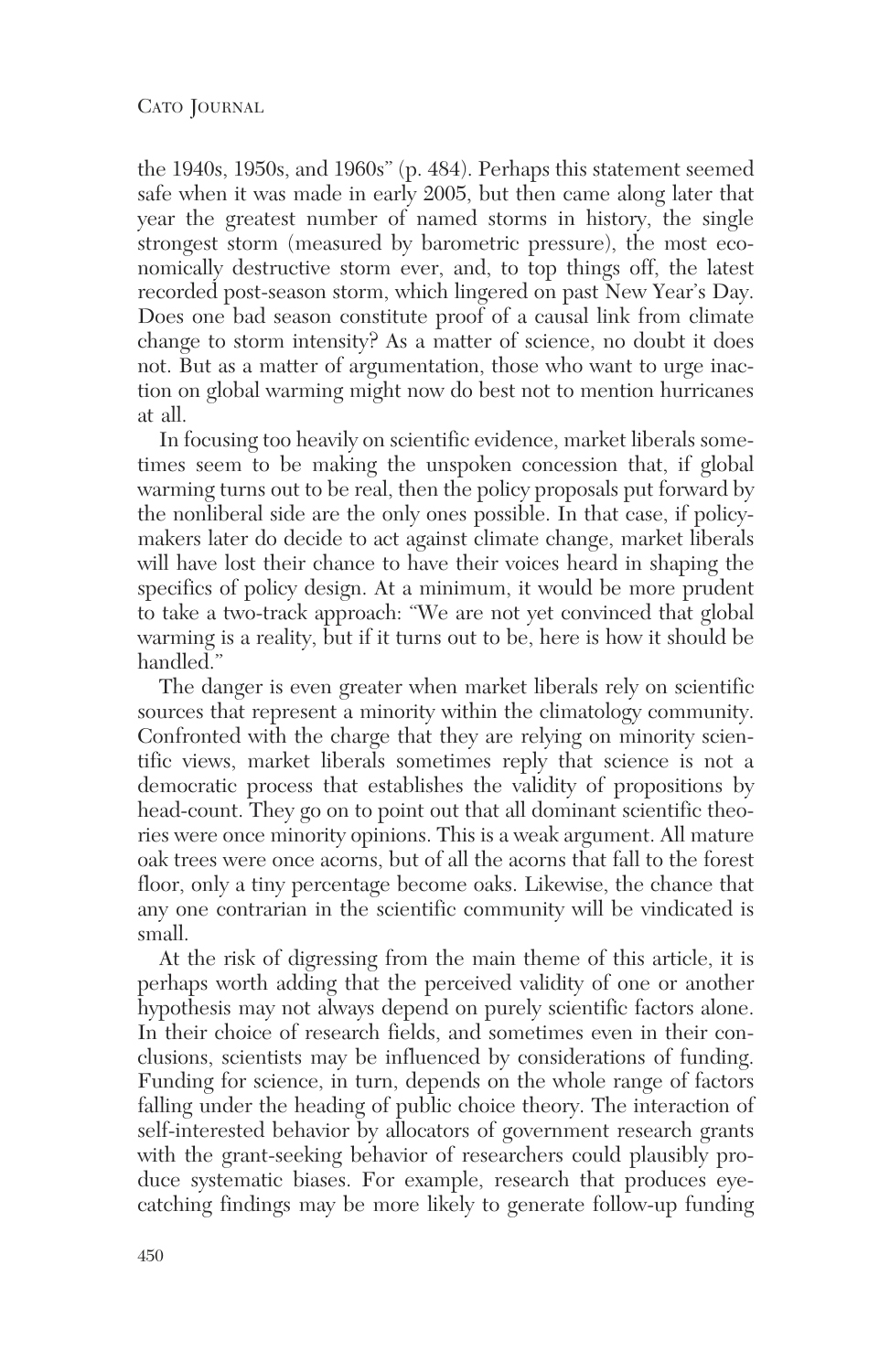than that which reports ambiguous results. To the extent this is true, public choice considerations may bias reported research results toward the extremes, and in some cases, asymmetrically toward one extreme rather than the other.<sup>1</sup>

A detailed investigation of how public choice considerations operate in the case of global warming would have to deal with several issues. First, it would be necessary to penetrate beyond the widespread feeling among scholars that if only their particular line of research were adequately funded, their point of view would become the generally accepted one. Complaints of this kind, often accompanied by accusations of bias by grantors, can be found in any field of study, whether economics, climatology, or women's studies. What is needed is some way to sort the naïvely self-justifying allegations from the valid ones.

Another issue to be addressed is the relationship between political pressures at various levels of government. In one recently publicized case, James Hansen of NASA reported political pressures to suppress his findings confirming climate change. On the other hand, some observers believe that at the operational level, where specific funding requests are considered, there is a bias in favor of projects that tend to confirm global warming. For example, Margaret Kris (2005) cites Jeff Kueter, president of the George C. Marshall Institute, as arguing that "White House policy is not filtering down to career bureaucrats" when it comes to funding of global warming research. It appears likely that there are conflicting biases at different levels of the government bureaucracy.

Finally, a thorough study of the issue of biases in research funding would have to take into account private as well as public sources of funding. Private funding can sometimes be available on a surprisingly generous scale for minority science. For example, Randall Mills and his company Blacklight Power have attracted some \$50 million in private funding for research into hydrogen energy that is based on theories that lie far outside the mainstream of contemporary physics.<sup>2</sup> Private funding serves as a healthy factor protecting minority science from establishment bias but, in other cases, it is alleged to be a source of bias itself. For example, organizations opposing genetically modified crops complain that their views are swamped by masses of supposedly biased research funded by agribusinesses. In the field of

<sup>&</sup>lt;sup>1</sup>For a discussion of biases in government funding of scientific research, see Savage (1999). Biases in corporate funding of research have been the subject of a series of conferences held by the Center for Science and the Public Interest.

<sup>2</sup> For an account of Mills's work and funding sources, see Matthews (2006).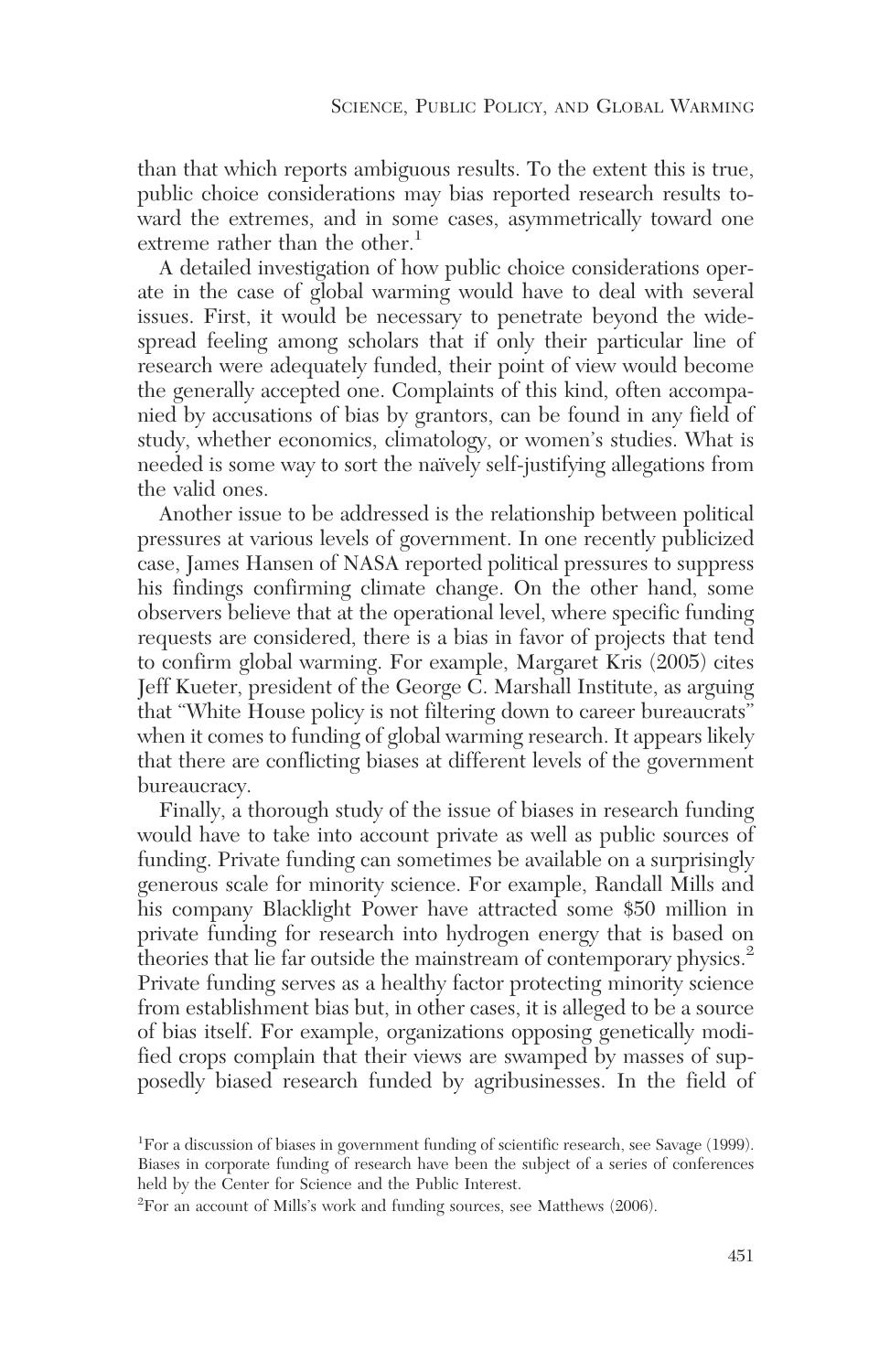climate science, there are reports of bias both for and against the global warming hypothesis with regard to funding from private foundations and energy-industry sources (Kris 2005).

Fascinating as these issues are, they are tangential to the theme of this article. For present purposes, it will be enough to treat public choice considerations as an additional source of uncertainty that must be faced by policymakers, who must worry not only about complex scientific arguments, but also about whether the researchers involved are being objective. We will return to the consequences of uncertainty in a later section of this article.

### Climate Change and Property Rights: A Lockean Perspective

If the market liberal position on global warming cannot rely on science alone, what should it be built on? The answer, to take the lead of market-liberal thinking as applied to other environmental issues, is a theory of property rights.3 Following our plan to go back to first principles, we can begin with the writings of John Locke (1690), whose views on property rights and just government are the very cornerstone of classical liberalism.

Locke's thinking on property can be summarized in terms of three rights and three corresponding duties:

Rights:<sup>4</sup>

- to property in one's own person
- to property in the fruits of one's own labor
- to property in land and natural resources taken from nature when mixed with one's own labor

<sup>3</sup>A seminal source is Ronald Coase (1960). His analysis of pollution and property rights, as well as the importance of transaction costs in understanding the relationship between the two, is now widely accepted by market liberals. The same cannot be said of some of the policy conclusions that Coase, and others since, draw from the analysis in the 1960 article. For a critique of Coase from a property-rights viewpoint, see Cordato (2004).

4 "Though the earth, and all inferior creatures, be common to all men, yet every man has a property in his own person: this no body has any right to but himself. The labour of his body, and the work of his hands, we may say, are properly his. Whatsoever then he removes out of the state that nature hath provided, and left it in, he hath mixed his labour with, and joined to it something that is his own, and thereby makes it his property. It being by him removed from the common state nature hath placed it in, it hath by this labour something annexed to it, that excludes the common right of other men: for this labour being the unquestionable property of the labourer, no man but he can have a right to what that is once joined to, at least where there is enough, and as good, left in common for others" (Locke 1690: chap. 5, sec. 27). That the principle for acquiring property applies not just to nuts and berries, but to the land itself, is made clear in Locke (1690: chap. 5, sec. 32): "As much land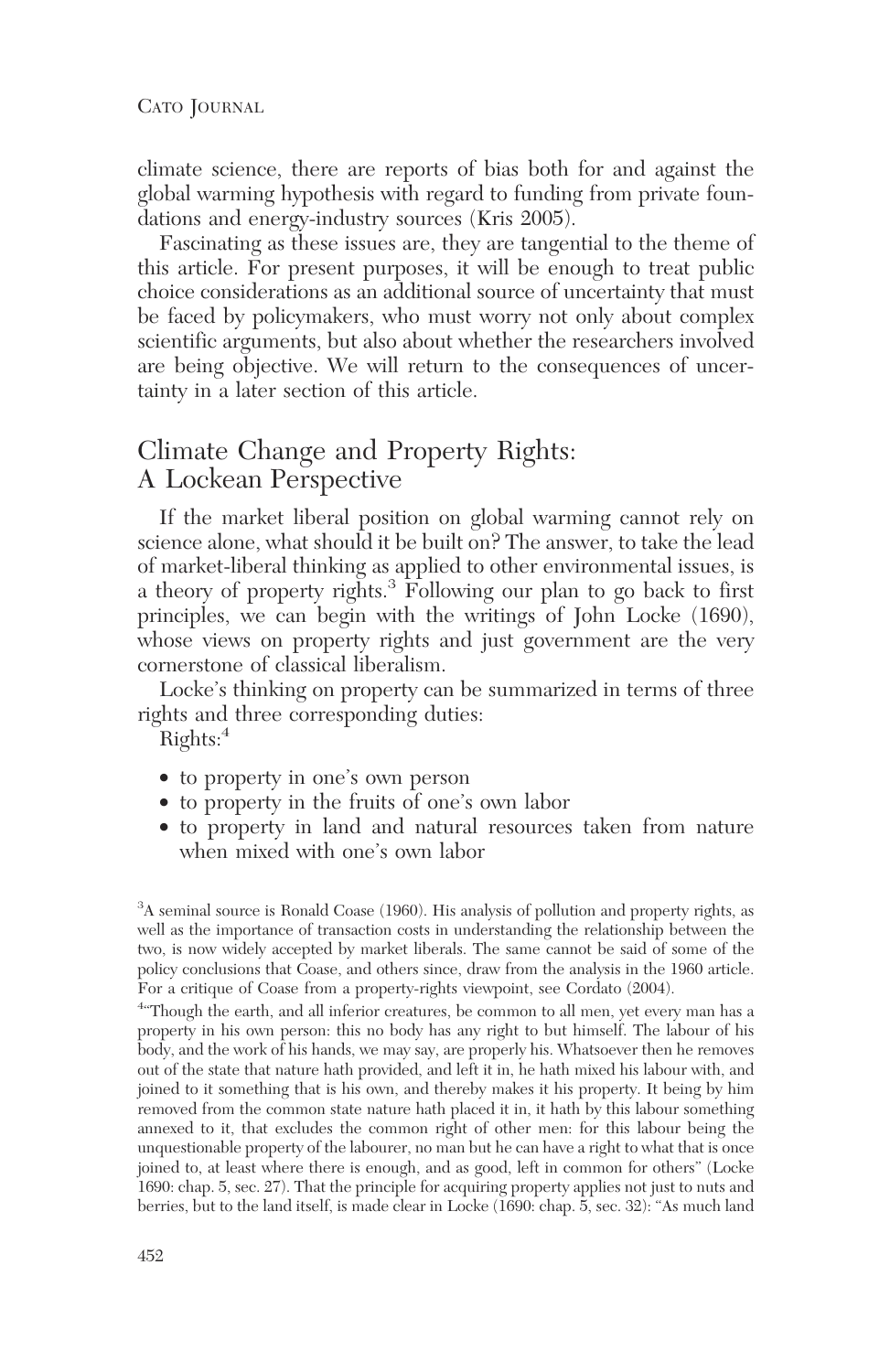Duties:<sup>5</sup>

- to abstain from harming others
- to abstain from taking property of others
- to leave enough and as good for others when taking from the common

The rights and duties are inseparable. One cannot claim the former without binding oneself to uphold the latter. Because the three Lockean duties are central to the issue of global warming, it will be worth taking a moment to examine them in more detail.

The first two duties are incorporated in another body of principles that market liberals endorse, the English common law. Without implying that seeking legal redress is necessarily the best way to deal with large-scale environmental harms under existing laws and court institutions, it is helpful to use analogies with the law to draw attention to ethical and philosophical parallels between environmental harms and other more familiar harms.

In law, the duty not to harm others is covered by the tort of assault, which means threatening or attempting to inflict offensive physical contact, combined with an immediate ability to do so, with the result that the victim is put in a state of apprehension. If the threat is carried out, battery is committed. Following common practice, when no confusion arises, we will use the term assault as shorthand for assault and battery, the combined making and acting on a threat.

The duty not to harm others in their property is covered by the common law tort of trespass. According to one standard legal source, the tort of trespass to land occurs "any time a person, without permission, enters onto land that is owned by another, or causes anything or anyone to enter onto the land or remains on the land, or permits anything to remain on it" (Jentz et al. 1993: 99). Actual harm is not an essential element of this tort. Trespass to personal property occurs "whenever any individual unlawfully harms the personal property of another or otherwise interferes with the personal property owner's right to exclusive possession and enjoyment of that property." Assault

as a man tills, plants, improves, cultivates, and can use the product of, so much is his property. He by his labour does, as it were, inclose it from the common."

<sup>5</sup> With regard to the first two duties, Locke (1690: chap. 2, sec. 6) writes, "The state of nature has a law of nature to govern it, which obliges every one: and reason, which is that law, teaches all mankind, who will but consult it, that being all equal and independent, no one ought to harm another in his life, health, liberty, or possessions." The third duty is given, among other places, in the admonition to leave "enough, and as good, . . . for others" (chap. 5, sec. 27).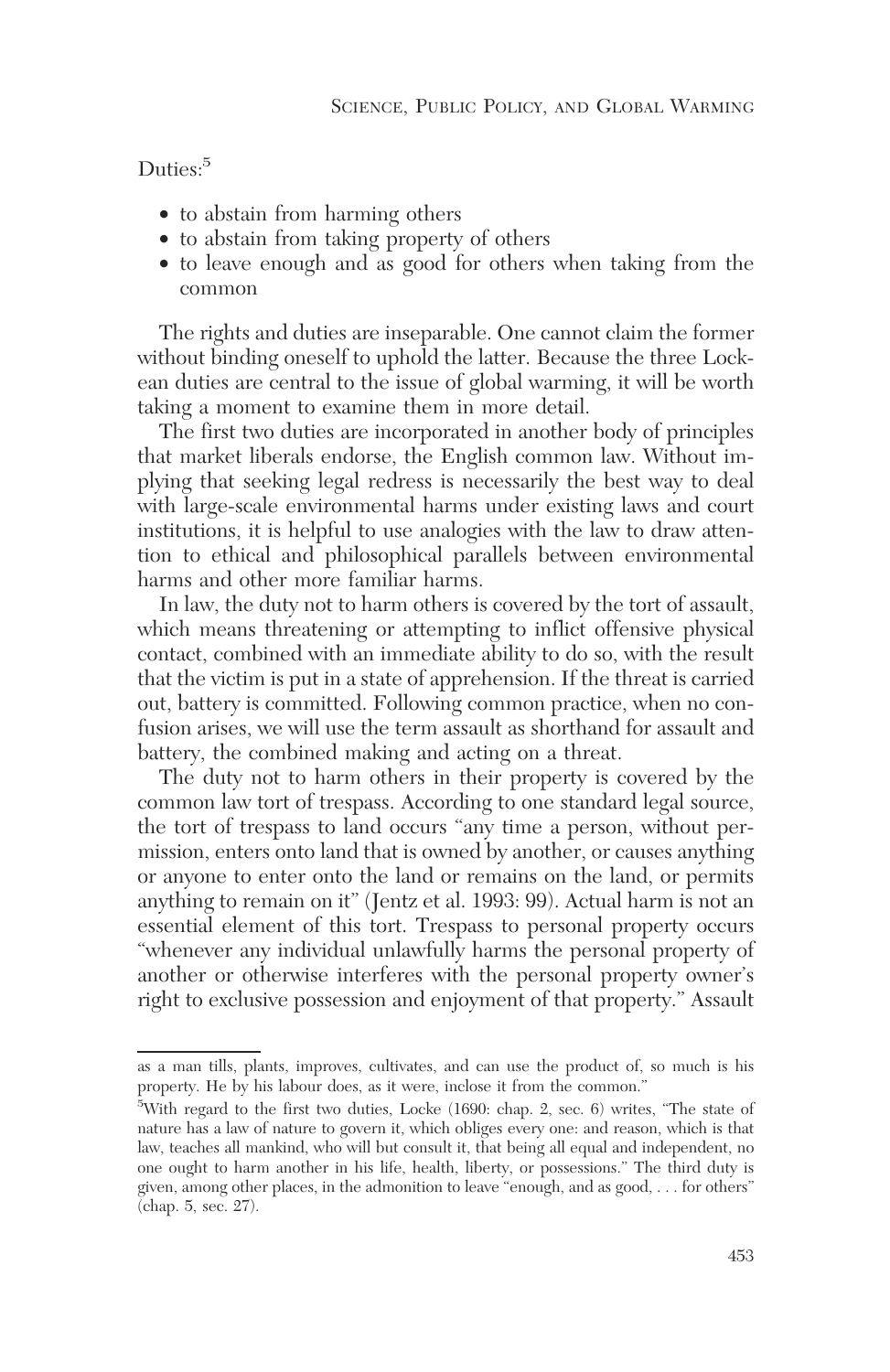CATO JOURNAL

and trespass were well established in common law at the time Locke was writing. More recently, both have become codified as part of criminal law.

Certain defenses are allowed against a charge of assault or trespass. Consent of the victim is one. Also, if no causal relationship can be shown between the action of the defendant and the offense to the victim, the tort is not proved. However, certain attempted defenses are not recognized as legally valid:

- A showing that others have committed the same offense against the same victim without being held to account, so that the actions of the present defendant are responsible for only a small part of the aggregate harm to the victim.
- A showing that the defendant gained benefits from the tort, the value of which exceeds the costs to the victim.
- A showing that the defendant has committed the same tort in the past without being held to account.

The relevance of these defenses to the case of global warming will be discussed in the next section.

Locke's third duty, to leave enough and as good for others when taking from the common, can be called the duty not to engross. Engrossment, as Locke uses the term, means unjustly acquiring most or all of something at the expense of other holders of common rights. Locke understands that without a restriction on engrossment, the process of taking from the common could lead to unacceptable results. In one of his clearest statements, he qualifies his principles for taking as follows:

It will perhaps be objected to this, that if gathering the acorns, or other fruits of the earth, &c. makes a right to them, then any one may ingross as much as he will. To which I answer, Not so. The same law of nature, that does by this means give us property, does also bound that property too. . . . As much as any one can make use of to any advantage of life before it spoils, so much he may by his labour fix a property in: whatever is beyond this, is more than his share, and belongs to others [Locke 1690: chap. 5, sec. 31].

Engrossment of land, as opposed to nuts or game, would occur if a person claimed more land than he or she could "improve, cultivate, or use the product of" (Locke 1690: chap. 5, sec.  $32$ ).

The duty not to engross has important implications for the process of enclosing land or other resources from the commons—implications that seem not always to be clearly understood by market liberals who enthusiastically cite Locke as a basis for a theory of property. One implication is obvious: The whole or a disproportionate part of the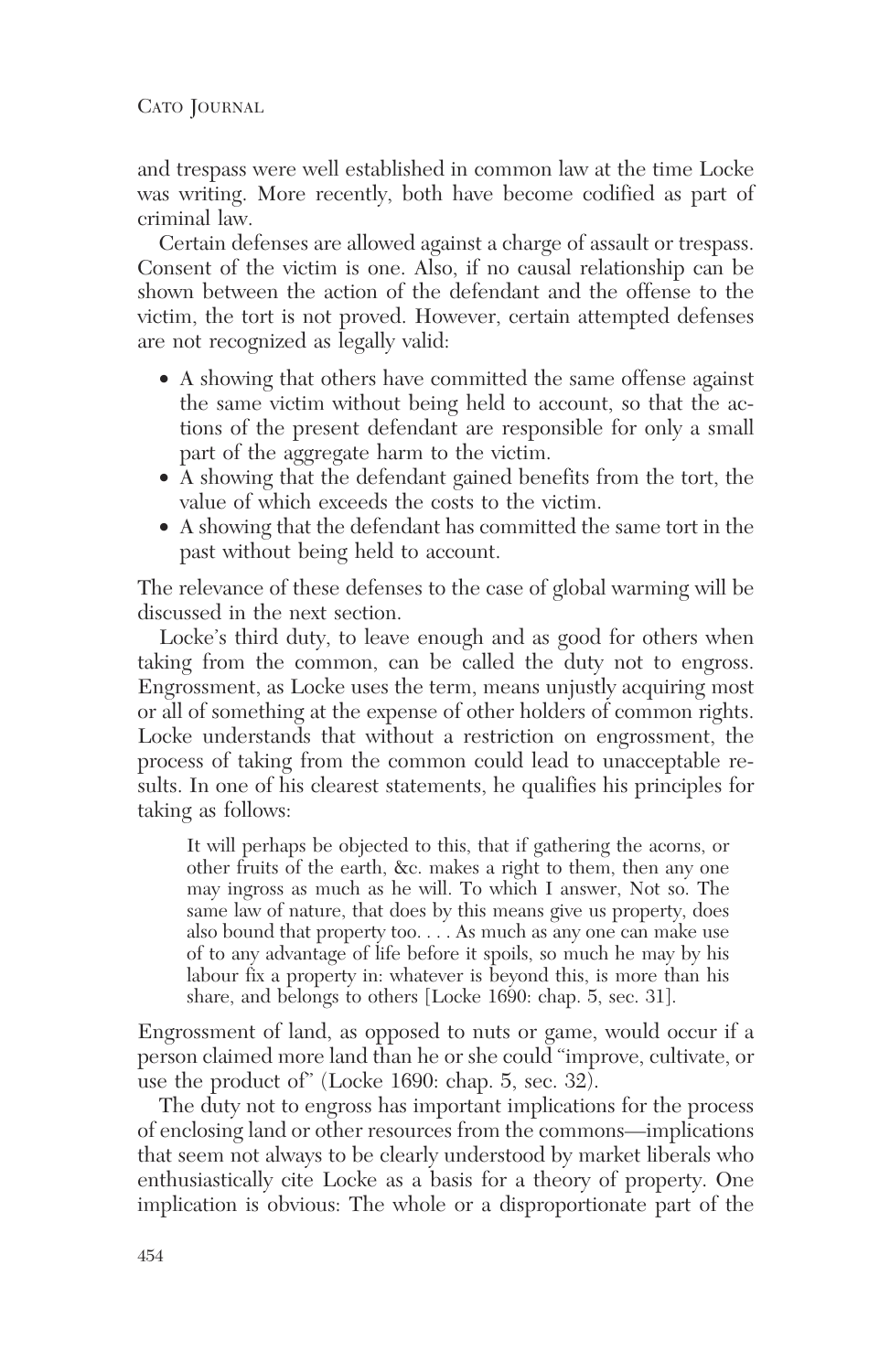land cannot be enclosed, or privatized, by the first individual who happens to come along. Think of a Walter Raleigh standing on the Atlantic coast of North America and claiming a swath of property that extends westward all the way to the Pacific. Less obviously, it means that the "mixing of labor" principle can never be used to enclose the entirety of any commons even if each person who comes along takes only that modest amount that he or she can use personally. Instead, at some point a scarcity constraint is reached beyond which enclosing even one more small parcel fails to leave "enough and as good for others." Beyond that point further enclosure may occur but, if so, it must proceed using some different mechanism that requires the consent of all who hold rights in common to the unenclosed remainder.

In this regard, Locke contrasts the situation of a country like the America of his day, where land existed in abundance, with that of England, where the scarcity constraint had already been reached. In the latter case, he writes,

No one can inclose or appropriate any part, without the consent of all his fellow commoners; because this is left common by compact, i.e. by the law of the land, which is not to be violated.... Besides, the remainder, after such enclosure, would not be as good to the rest of the commoners, as the whole was when they could all make use of the whole; whereas in the beginning and first peopling of the great common of the world, it was quite otherwise [Locke 1690: chap. 5, sec. 35].

It is not that Locke thinks the remaining land is better used when held in common than when held privately. Quite the contrary, just a few paragraphs later, he asserts that one acre of enclosed land is as productive as 10 or more acres held in common. Still, if the remaining commons is to be privatized, this must happen by the consent of all the tenants in common. To use modern terminology, they must be bought out, not simply expropriated. If the value of the land really increases through enclosure, a buyout should be feasible. But until the actual consent of the tenants in common is secured, justice trumps efficiency. We must either find efficient rules for managing the land that is still held in common, or we must, for the sake of justice, be resigned to live with the possible inconveniences and inefficiencies of common property.

### Applying the Lockean Framework

In this section we consider the implications of the Lockean approach for global warming policy. In doing so, we will, for the moment, set scientific uncertainties to one side. We will take it as a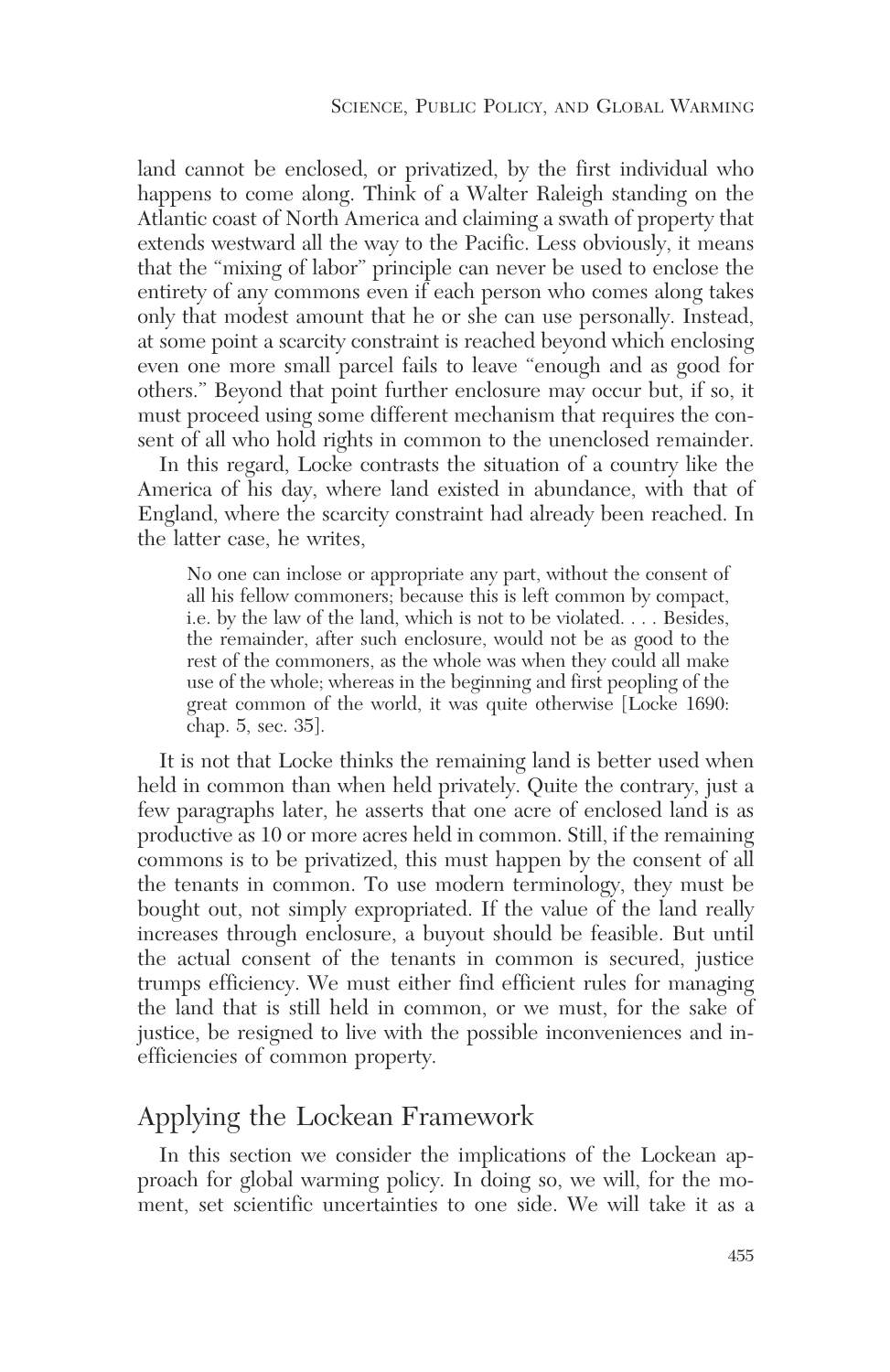certainty that a harmful amount of global warming is taking place and that this warming is caused by human emissions of greenhouse gasses. In the next section we will consider how our conclusions should be modified to allow for the fact that both the alleged harms from global warming and the causal pathways are not, in fact, understood with certainty.

We can start by looking at cases in which warming has an impact on private property rights that have been clearly established. For the sake of discussion, let us cast in the role of victim a Bangladeshi farmer whose private land is threatened by inundation from a few centimeters further rise in the level of the oceans, and may already be subject to more frequent flooding from the small rise in ocean levels that has already taken place. In the role of defendant, we will cast a coal-fired power plant in the American Midwest. What defenses does the power plant have against a complaint of trespass by the farmer?

One attempted defense might be that the power plant in question contributes only a tiny part of present greenhouse gas emissions. Furthermore, it could be argued that the measured rise in the ocean is the product not just of today's emissions but is, in part, the cumulative result of emissions back to the start of the industrial age, the effects of which have themselves been aggravated by coming on top of a natural warming cycle.

As a matter of justice, this defense would fail. We have already seen that it is no defense against the torts of assault or trespass to argue that others participated in the offense. Suppose I am beaten by a gang of youths, but only one of the gang is apprehended. Would we let him off on the grounds that he caused only part of the harm, or on the grounds that his accomplices got away scot-free? Would we allow the defense to introduce evidence that I had been beaten by other gangs in the past? We certainly would not, and the same principles should apply to our power plant.

A second attempted defense might be that any harm to the farmer was unintentional on the part of the power plant. Its owners may have known nothing about climatology or the low-lying geography of Bangladesh. However, this defense of "sorry—I didn't realize it would hurt" would also fail in a court of law. If the underlying act is intentional—in this case, generating power and releasing greenhouse gasses into the air—intent to accomplish the ultimate harm is irrelevant. In law, one is assumed to intend the consequences of one's actions. For example, a drunk driver cannot plead that he did not intend to run into a pedestrian. The court would hold that the act of drinking was intentional, and that impaired driving is a foreseeable consequence of drinking (Jentz et al. 1993: 92).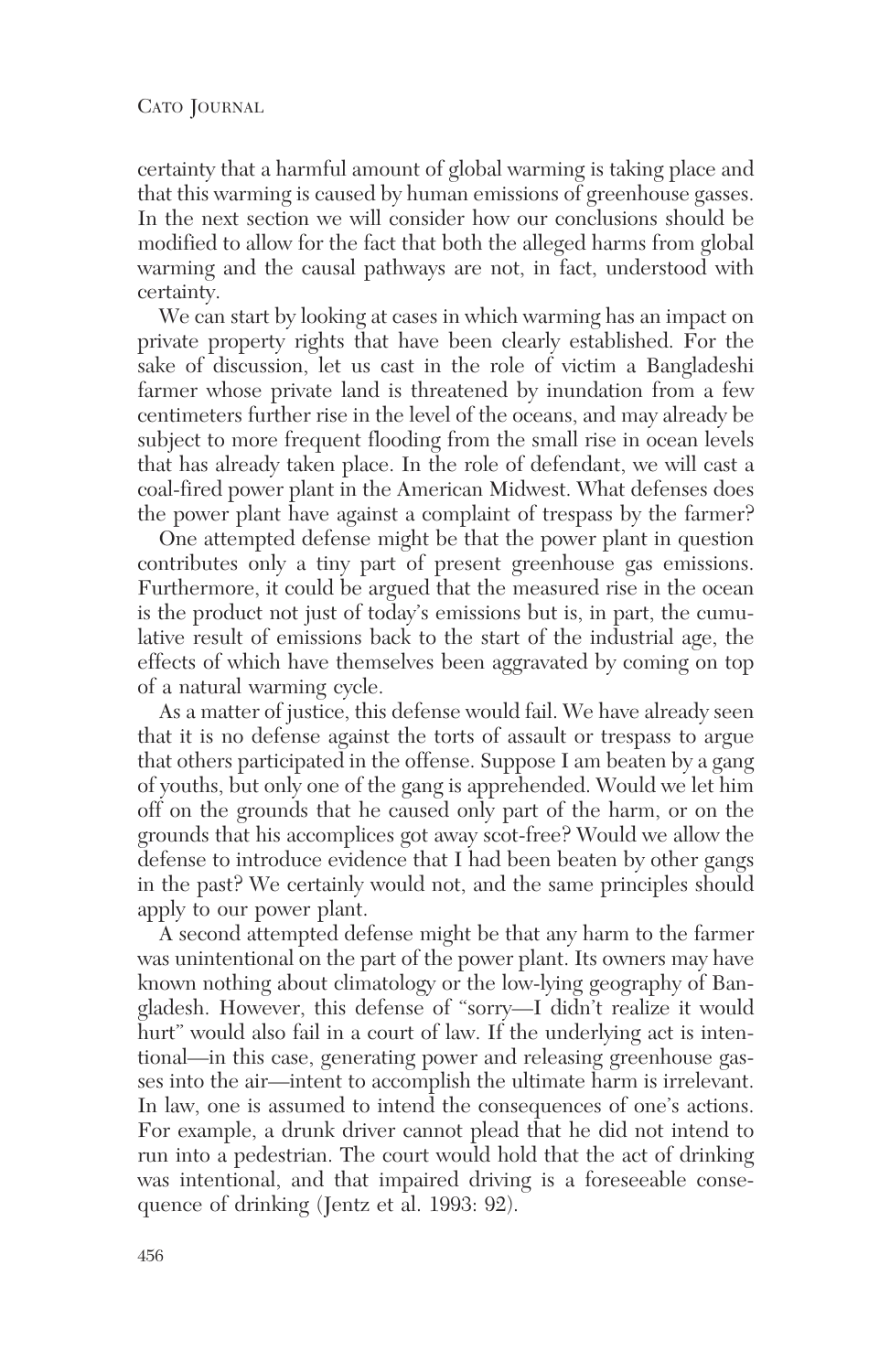A third defense might be to invoke costs and benefits. The power plant might plausibly argue that the cost of mitigating the damage, say by substituting nuclear or solar energy for coal, would exceed the cost of the damage, or the cost of adapting to the damage by building a sea wall or purchasing alternative land on higher ground. If correct, do such calculations constitute a valid defense against environmental assault or trespass?

The question is an important one, since the cost-benefit argument is very often invoked in the case of global warming. Typically, costbenefit studies find that there would be some benefits from slowing global warming, but often they find that the costs are greater than the benefits. For example, a widely cited analysis of the Kyoto Protocol by Nordhaus and Boyer (1999) estimates discounted costs of implementation at about \$800 billion to \$1.5 trillion, compared with discounted benefits of about \$120 billion.

There are formidable methodological difficulties involved in any cost-benefit study of such a large-scale phenomenon as climate change. One problem that is especially important, given the long periods of time involved in global warming, is the choice of an appropriate discount rate. The present value of costs or benefits realized a century or more in the future will either loom large or become vanishingly small depending on the discount rate one chooses.<sup>6</sup> Another important issue is where to draw the line in counting costs and benefits. Should calculations include only direct, or also indirect costs and benefits? As an example of indirect benefits, University of Virginia climatologist Patrick Michaels (2004) calculates that "fossil-fuel powered societies of the 20th century saw a virtual doubling in life expectancy, largely as a result of the technological and scientific development. Because of the number of people affected, this is equivalent to saving about a billion lives." As another example, *New York Times* columnist Thomas Friedman has emphasized in a series of columns that proper accounting of the costs of fossil fuel consumption should include not just pollution and climate change, but also geopolitical costs arising from the way that high energy consumption enriches hostile regimes elsewhere in the world.

These methodological issues, however, are not germane to this

<sup>6</sup> Using a modest discount rate of 2.5 percent means that the present value of \$100 in costs or benefits 200 years from now is just 71 cents—equivalent to saying that costs and benefits that far in the future are almost irrelevant for today's decisionmaking. For a discussion of the discount rate and other methodological issues in cost-benefit studies of global warming, see Cline (2004). He finds larger present-value benefits of reducing greenhouse gas emissions than do Nordhaus and Boyer.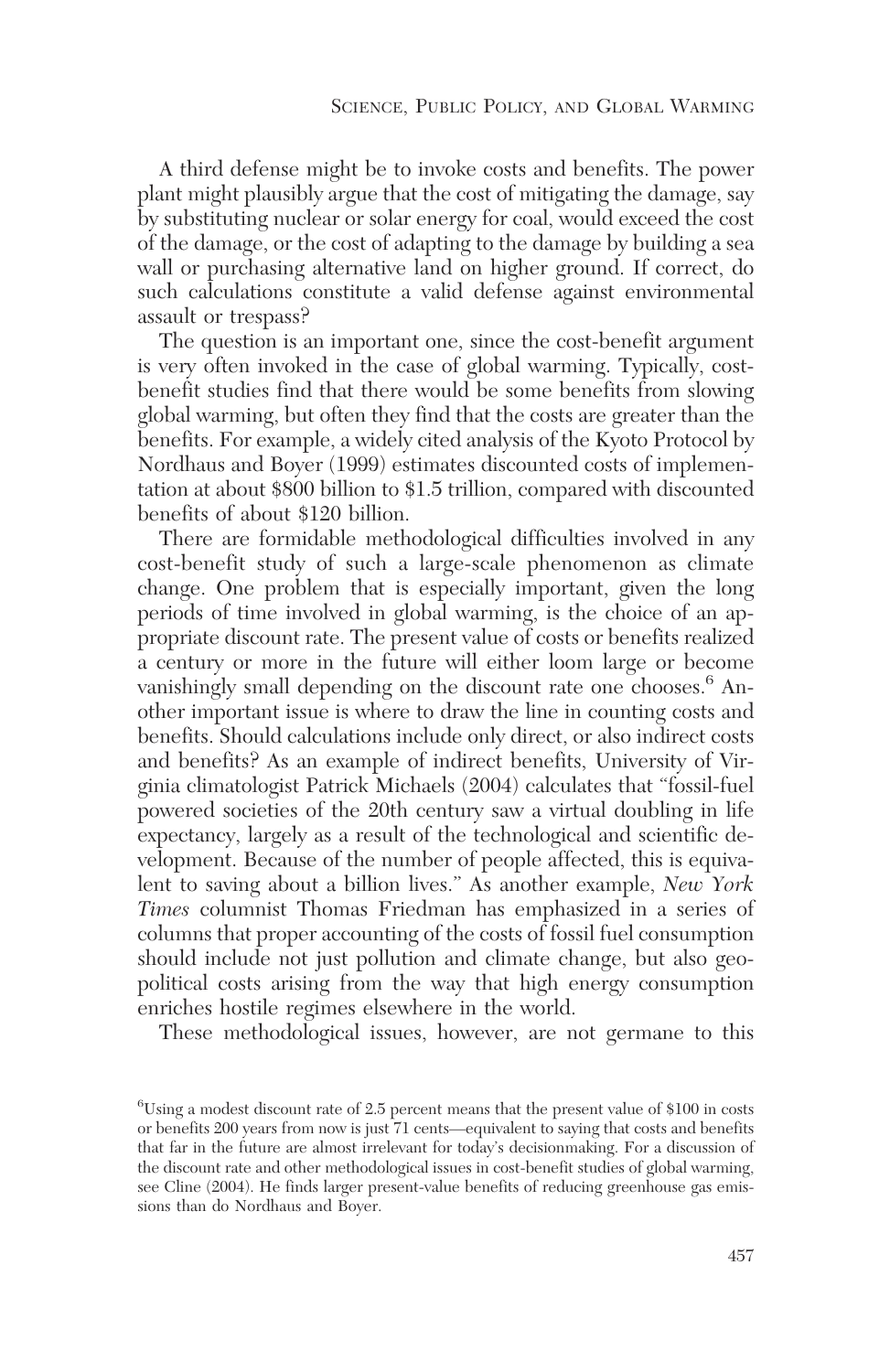article. What is important for our purposes is only that human activities leading to climate change produce some adverse effects, regardless of how large they are or whether or not they are outweighed by benefits. We will therefore set all questions of cost-benefit measurement to one side by stipulating that the costs of mitigating global warming would exceed the benefits of doing so. How should such a finding affect the market-liberal position on global warming policy?

To begin, we should note that a cost-benefit defense is not valid against intentional torts like assault or trespass. In the case of trespass, the common law does not require any demonstration of harm at all. Unless property owners consent to intrusions, they have (with a few narrow exceptions) an absolute right to exclude them. Even in the case of assault, it is not necessary to prove physical harm. Contact that is merely unwanted or unpleasant can also constitute assault. Nor, in the cases of trespass or assault, are defendants allowed to introduce evidence as to their own gains. If I trespass on your property and cut down a tree that blocks my view, I cannot defend myself on the grounds that the increase in the value of my property is greater than the reduction in the value of yours. Similarly, in our earlier example, the gang member who beat me would not be allowed to plead that the thrill he got from administering the beating was greater than the pain I suffered as a result of it. There is no reason why a tort committed at a distance, via greenhouse gas emissions, should be treated differently from one committed at close range with a blunt instrument. The bottom line is: If you intentionally harm someone, you are liable for that harm, no matter how large the benefit you get from your action.

This does not amount to a blanket rejection of cost-benefit analysis as a tool of decisionmaking. Suppose, for example, that a railroad company is considering construction of a tunnel in place of a track through a mountain pass that is sometimes blocked in winter. The proper approach would be to compare the benefits of the tunnel (fuel savings, scheduling improvements) against the costs of digging it, both properly discounted at an interest rate reflecting the opportunity cost of capital. The same approach would be appropriate for a government considering a tunnel on a public highway. But even if the benefits outweigh the costs, liberal principles would require the builder of the tunnel, whether private or public, not just to calculate the costs but actually to pay them. For example, the tunnel will require some land for the entrance, the approaches, and for dumping waste rock. A favorable cost-benefit calculation would not justify digging the tunnel on land not owned by the builder, or dumping waste on someone else's land without their permission. But that is exactly what is advocated when it is argued that no action should be taken against global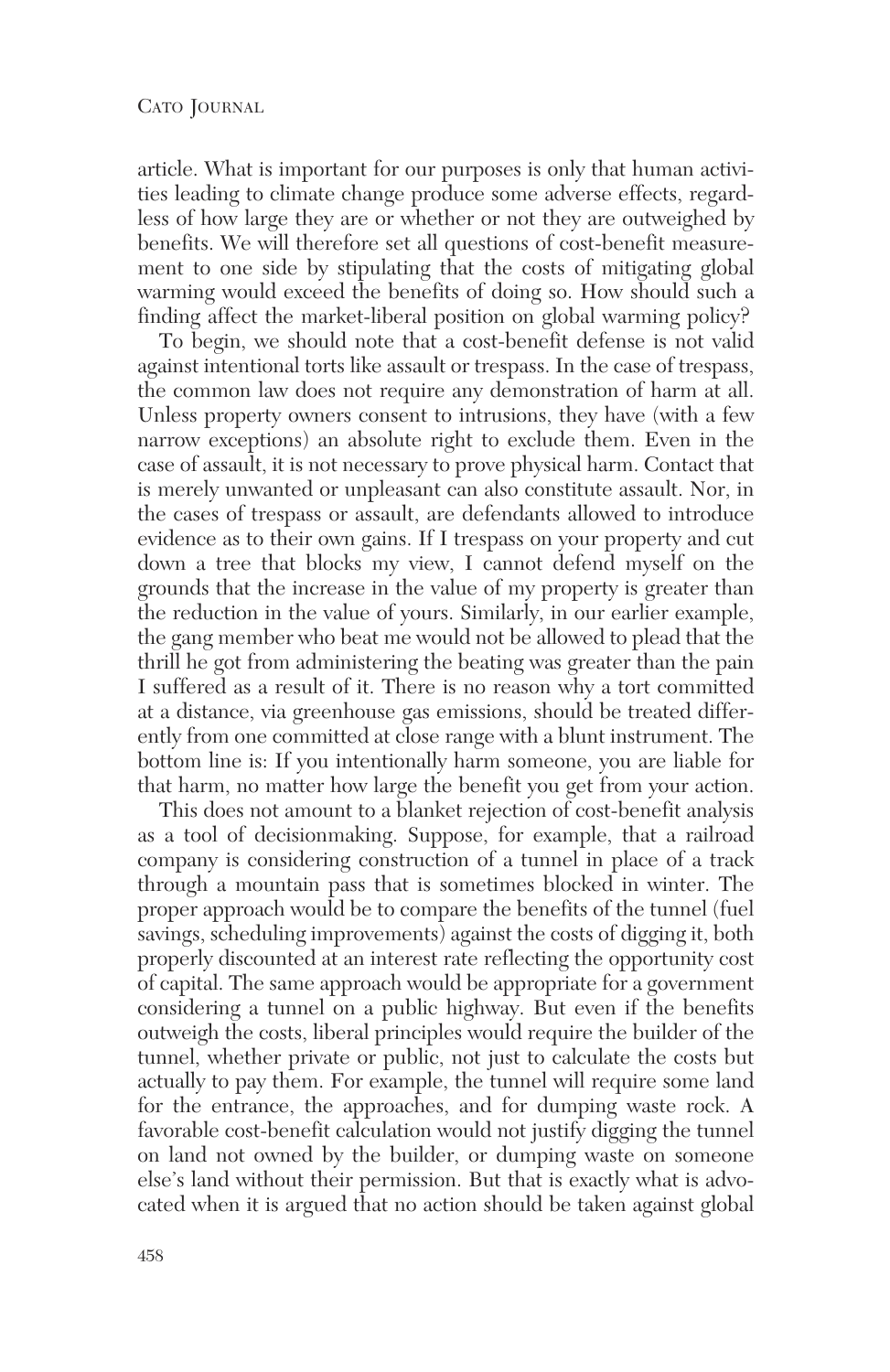warming, because the costs of reducing greenhouse gas emissions exceed the gains (the reduction in harm to victims) of doing so.

A comparison can be made with the liberal attitude toward the state's power of eminent domain. Market liberals have long been wary of this power. Although eminent domain is allowed by the U.S. Constitution, market liberals have traditionally argued that it should be used only in rare circumstances, as a last resort, when problems of strategic bargaining, holdouts, or transaction costs might otherwise bring some essential activity to a standstill. Recent attempts to use eminent domain to condemn land for ordinary commercial projects like shopping centers have been almost universally criticized by market liberals. Yet even eminent domain requires that the owners of the condemned property be compensated. Proposals to inundate lowlying coastal property in order to keep Midwestern electric rates low are not usually accompanied by even the fig leaf of a promise to compensate those who are harmed.

Much the same can be said of the argument that adapting to climate change is less expensive than mitigating it. Yes, a case can be made that adaptation is sometimes more cost-effective than mitigation, and a global strategy should of course take both into account. Convincing data to this effect are provided by Indur Golkany (2005). However, to establish that adaptation is more effective than mitigation is only the beginning of the argument for permitting continued greenhouse gas emissions, not its conclusion. A market-liberal position, based on Lockean property rights concepts, would insist not just on a demonstration that adaptation is theoretically superior, but on the actual undertaking of adaptation measures, at the expense of the interests that stand to benefit from continued emissions. Not just that, the true liberal position would insist that actual consent of the harmed parties be secured, rather than allowing the adaptation versus mitigation decision be made elsewhere and imposed on the victims.

Up to this point, the analysis has been artificially simplified by casting the global warming scenario as a clash of clear-cut private property interests, the Midwestern power plant versus the Bangladeshi farmer. This approach has made the problem into something like the example used by Coase (1960) of the farmer versus the railroad, expanded to a global scale. A more complete discussion needs to take into account the role of unenclosed commons as well as private property.

In the case of global warming, the relevant unenclosed commons include the world air-shed, which, in one of its several competing uses, serves as a sink for greenhouse gasses, and the oceans, which serve as a sink for heat generated by the greenhouse effect and a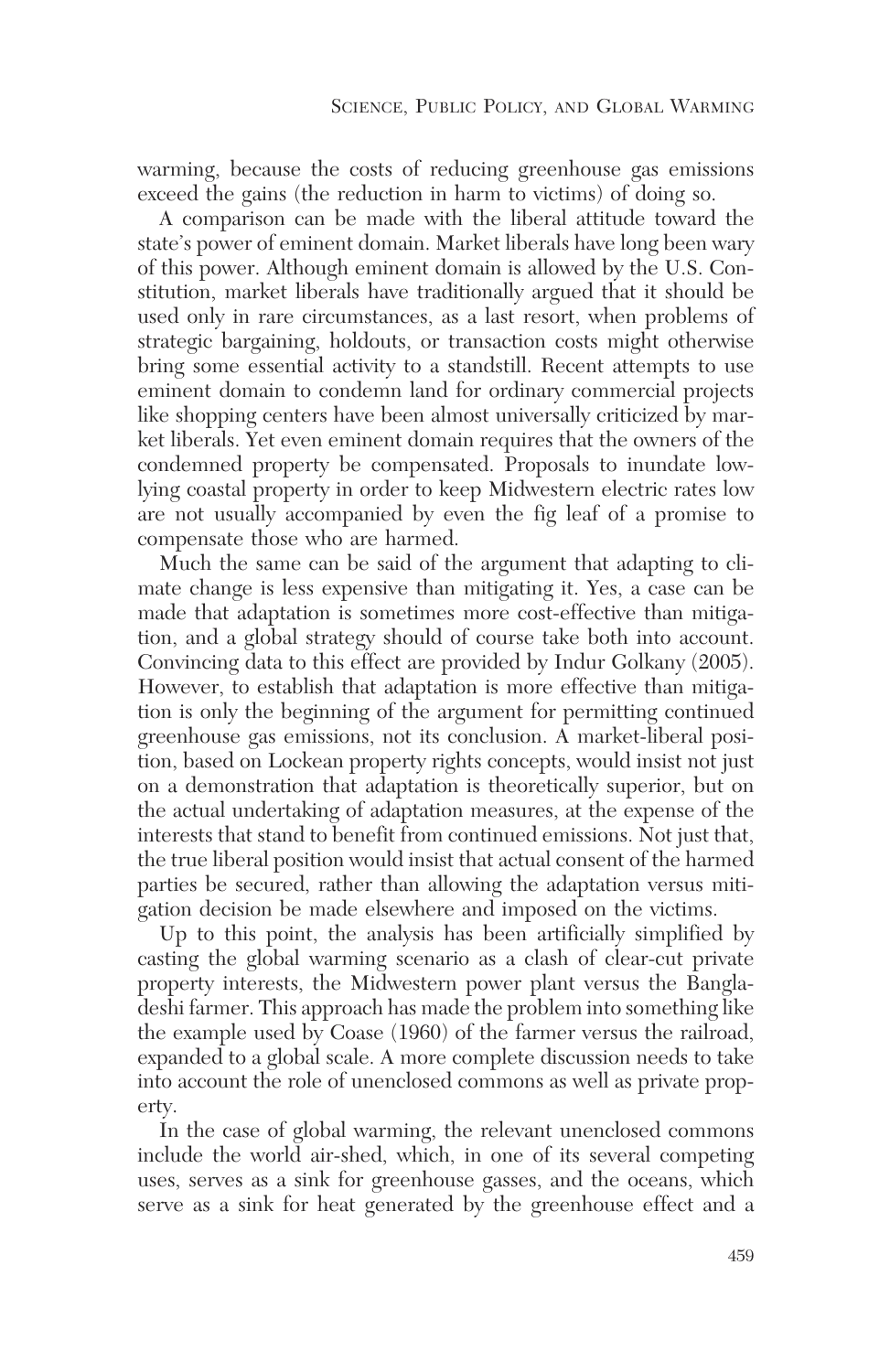catchment basin for melting ice. (We are still stipulating scientific certainty of these effects.) Whatever adverse impact the Midwestern power plant has on the Bangladeshi farmer are transmitted through the effects of greenhouse gas emissions on these common-property resources. What does a Lockean approach tell us about rights to make use of the global atmospheric and oceanic commons, and about how those rights might be established?

One result of adding common property to the mix is to give our hypothetical power plant a possible new line of defense, namely, the first-use principle. As a simple example of this principle, suppose I build a drag strip in a rural area and operate it for several years without drawing objections from the neighboring farmers. Later, someone buys part of an adjacent wheat field and builds a housing development. According to the first-use principle, the buyers of the houses have no right to complain about the noise of the drag strip. I was there first, and the noise was priced in when the sale of the houses was negotiated. The situation would be different if I built my drag strip in the middle of an established residential area. Then, the first-use principle would cut in the favor of homeowners, and I would either have to pay compensation, shut down, or limit my races to silent electric cars. Reduced to simple terms, the first-use principle is nothing more than the Lockean doctrine that the acorns in the forest belong to the first person to pick them up.

In the global warming case, our Midwestern power plant could argue that it has established ownership rights to the sink-value of the air-shed by emitting greenhouse gasses into it for many years without anyone's objection. No one has the right to come along now and change the rules of the game. If the emissions are to be stopped, it is the power plant that must be compensated for any abatement costs.

The problem is that the first-use principle ceases to be decisive when it runs up against a scarcity constraint, that is, against the Lockean duty not to engross. In the case of greenhouse gasses, it can be argued that energy users have the right to "enclose" air-shed rights under the first-use principle only so long as enough and as good is left for others. Suppose we reach a point beyond which further appropriation of air-shed rights encroaches on the interests of others who have common-property rights to the world's atmosphere and oceans. From that point on, following Lockean principles, further enclosure cannot proceed by unilateral taking. Instead, if emissions are to be increased at all (or even to continue, if the limit has already been crossed), they can only do so with the consent of all of the tenants in common, including our Bangladeshi farmer and anyone else similarly harmed. If the polluters want to gain that consent, they should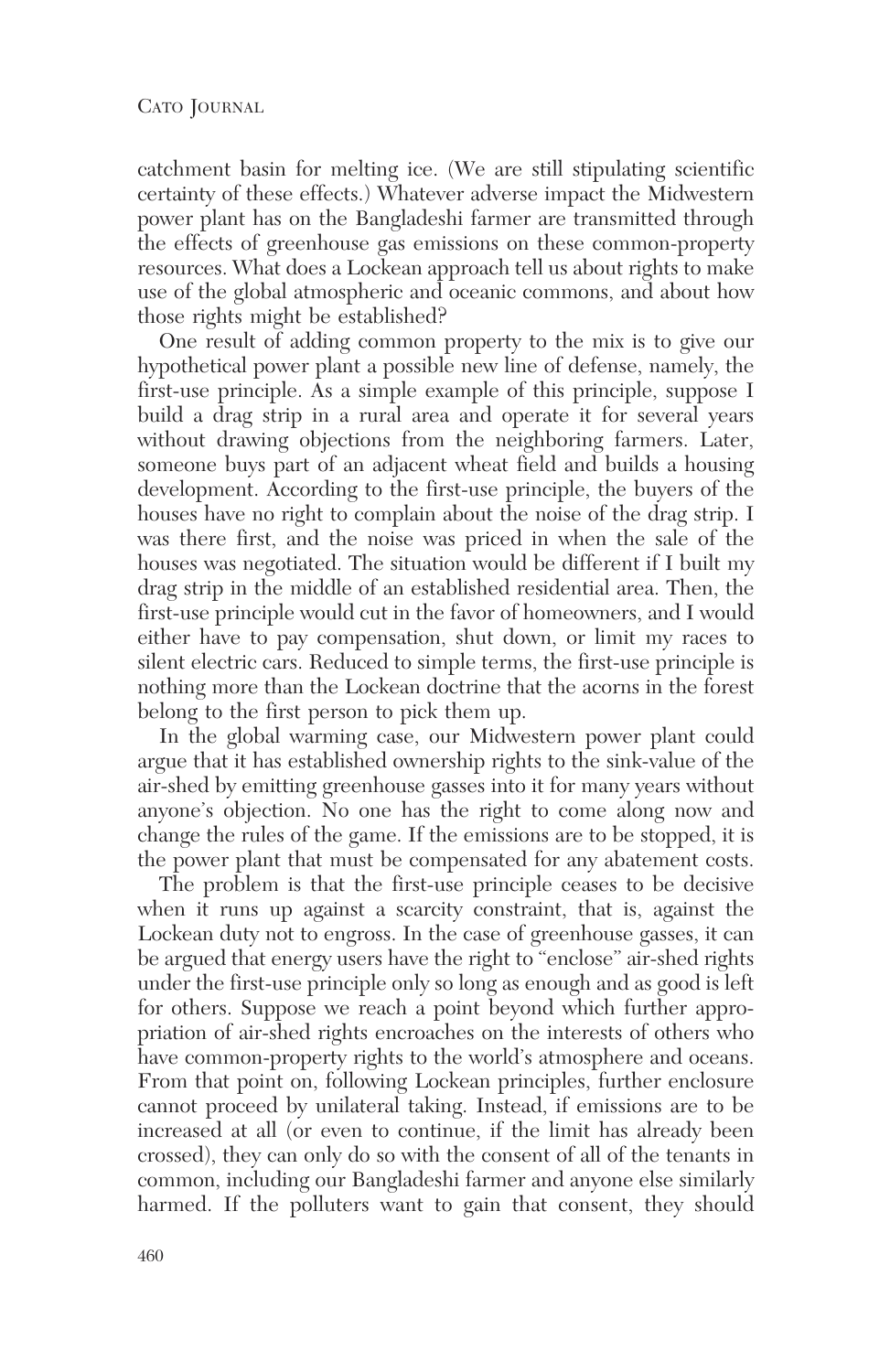bargain for it by offering buyouts, side-payments, or financing of adaptation costs.

To be more specific, we could turn from the general issue of climate change to the debate over the Kyoto Protocol. With regard to this agreement, it is often objected that the United States would bear a disproportionate share of compliance costs since its emissions of greenhouse gasses are, at present, farther above the 1990 reference level than those of other industrial nations. Viewed in Lockean terms, this amounts to arguing that the United States should be let off the hook exactly because it has, in the past, been the most extreme engrosser of the world's common property.7 This is a profoundly illiberal position to take. Defending the rights of property that has been unjustly acquired is a conservative position, not a liberal one. It reminds one of arguments made in defense of property in slaves, at the dawn of the American republic, by writers who, in other respects, were staunch disciples of Locke.

## The Significance of Scientific Uncertainty

In the previous section, for the sake of discussion, we treated it as a scientific certainty that harmful global warming is taking place and is caused by human activities. In this section, we relax that assumption to allow for scientific uncertainty. The question to be addressed is, can an action that is proscribed when it is certain to do harm become permissible if the harm is less than certain?

To be sure, some people on the market-liberal side of the debate have denied that there is any scientific uncertainty. Statements to the effect that "there is no credible evidence supporting the theory of global warming" continue to appear from time to time (see, for example, Holcberg 2001). Most serious writers on the subject are more cautious, however. They allow that there is some credible evidence on both sides of the scientific debate.

Consider, for example, Britain's recent report on "The Economics

<sup>&</sup>lt;sup>7</sup>To avoid misunderstanding, the "engrossment" of air-shed rights with which greenhouse gas emitters are here charged is something different from the more general allegation that rich nations use more than their fair share of the world's resources. It is a cliché in certain circles to decry the fact that the United States, with x percentage of the world's population, uses some much larger percentage y of its copper, natural gas, olive oil, or whatever. A market liberal would reply that as long as the greater consumption of high-income countries reflects the fact that they produce more, and as long as they acquire goods through voluntary exchange, not through unilateral expropriation, the fact of producing and consuming large quantities of goods and services does not in itself constitute engrossment in the Lockean sense.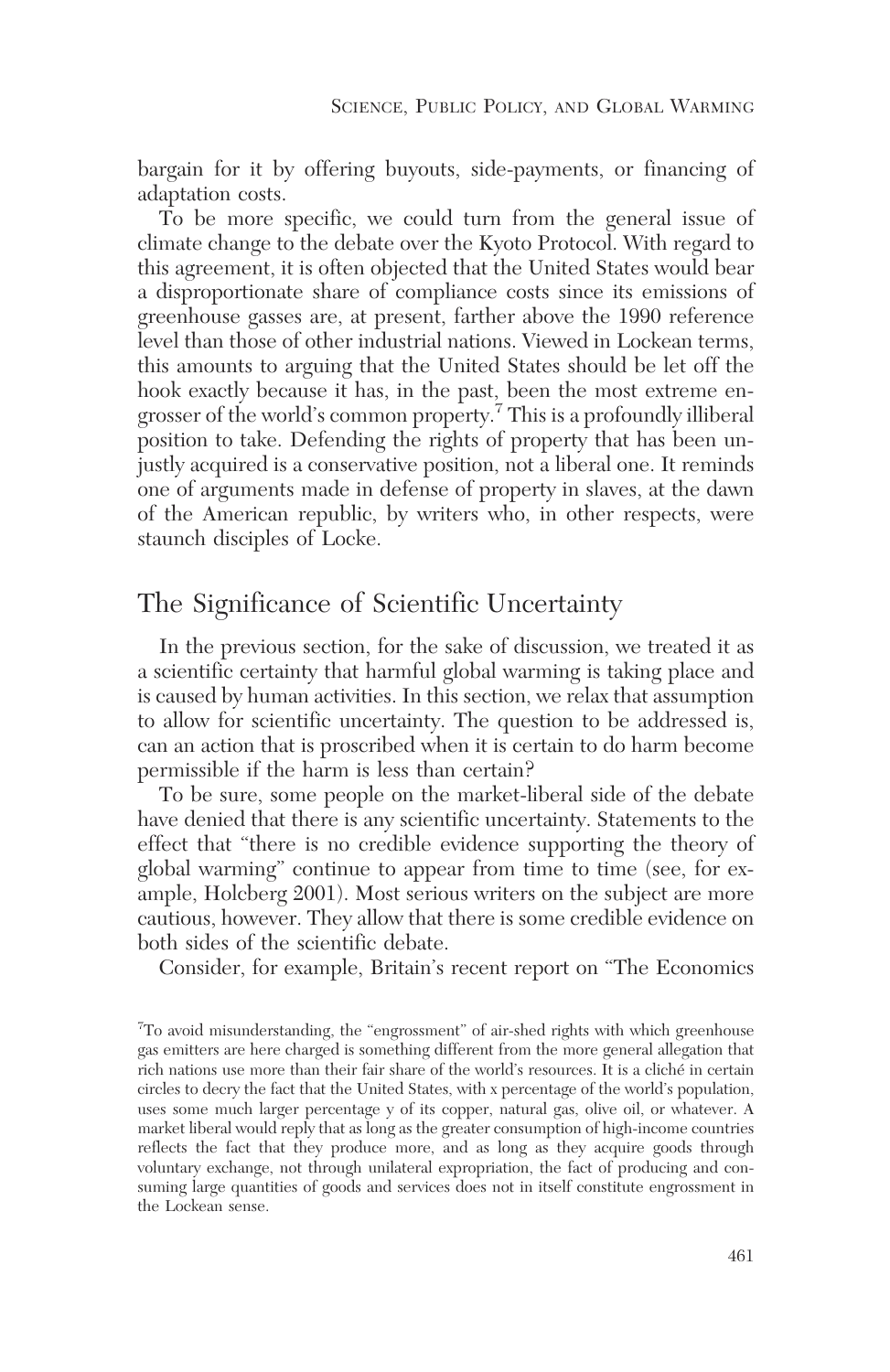of Climate Change" (House of Lords 2005). That report is cited approvingly by many market-liberal and conservative writers as a counterweight to the report of the Intergovernmental Panel on Climate Change (IPCC 2001), a favorite of environmentalists. After hearing from many witnesses, the authors of the House of Lords report agree that "forecasters do seem to indulge periodically in 'end of the world' stories." On balance, though, they conclude, "We do not believe that today's scientists are 'crying wolf': They may turn out to have been wrong in some respects, but the arguments on which they base their case are better researched than in earlier cases" (House of Lords 2005: 20). Even the IPCC report, if it is read closely and not just mined for the most sensational passages, includes a wide range of projections and lists many "key uncertainties" in the literature on climate change.

Furthermore, as mentioned previously, we should also take into account possible nonscientific sources of uncertainty. In addition to limitations of data or theories that are available for interpreting the data, it is possible that reported scientific findings are subject to biases motivated by political, ideological, or grant-seeking considerations. This problem makes it even more difficult to be sure that the whole truth about climate change lies on one side or the other of the debate.

What difference do the uncertainties make? One way to answer that question is to see how we deal with uncertainties in other contexts.

In daily life, we sometimes deal with uncertainty simply by ignoring the worst and hoping for the best. Suppose, for example, a male executive, during a meeting with an attractive female associate, is tempted to take a hands-on approach to management. He knows well enough that any intentional, unwanted touching will constitute the tort of assault. However, he is uncertain, at least in his own mind, whether his touch will be unwanted. To his way of thinking, some women like that kind of thing. If he takes his chances and makes a grab, should he be allowed, if rebuffed, to make the defense that he was not certain that his act would be ill-received? No, he should not. Our executive, and the rest of us too, know that we should avoid intentional acts that have a reasonable probability of causing harm, even if they are not certain to do so. Intentionally taking an action that has a substantial probability of environmental harm is no different.

This does not mean that we must, like members of a certain religious sect, go around wearing masks to avoid inhaling some endangered species of gnat. Sometimes the evidence pointing to possible harm is so tenuous as to approach zero. For example, some people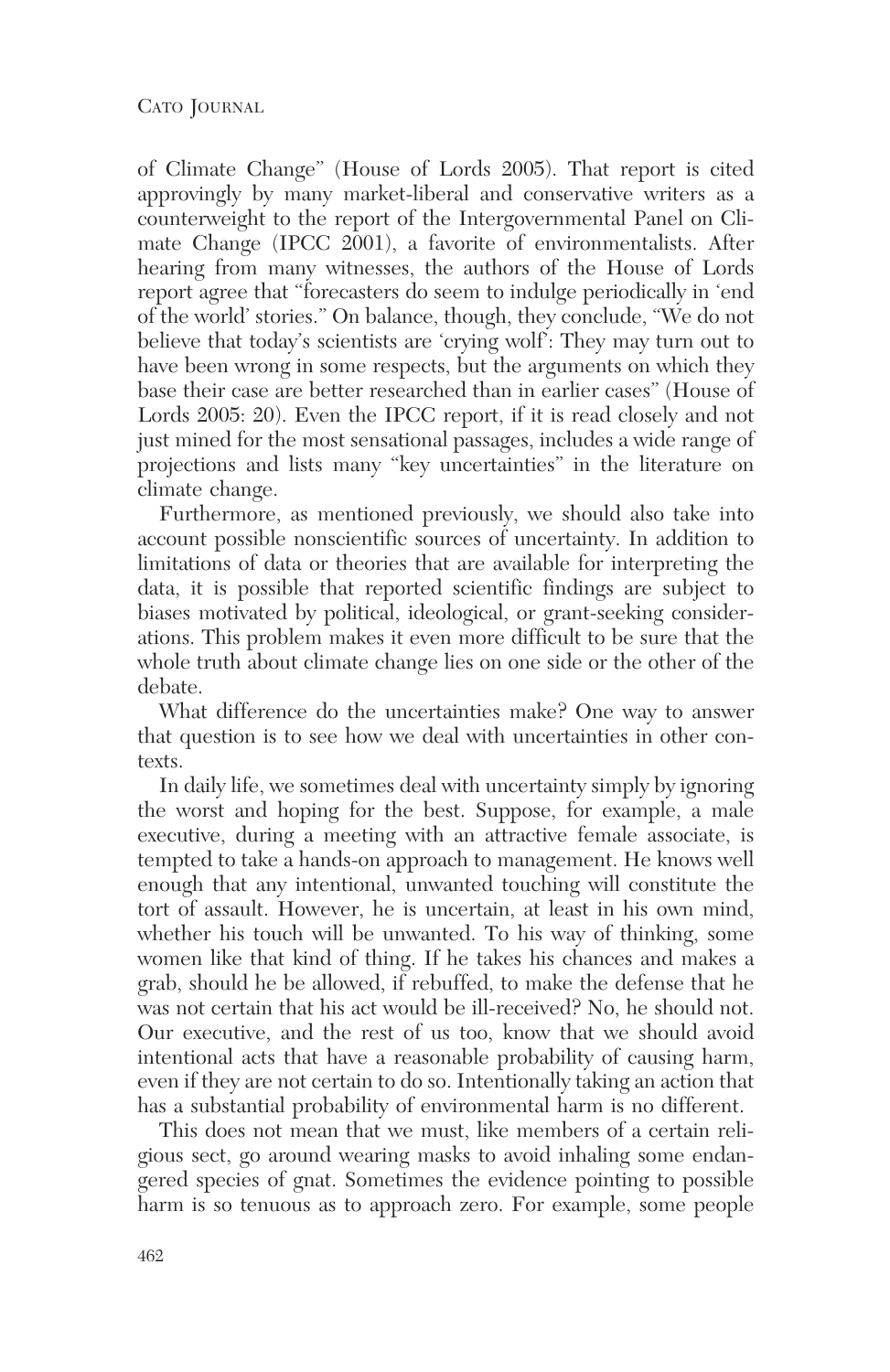believe that radiation from electric transmission lines causes cancer. However, despite repeated investigation, the scientific evidence supporting the transmission line-cancer link is vanishingly slim. We need not be deterred from building transmission lines. But the evidence of a linkage from greenhouse gasses to global warming is several orders of magnitude stronger, even if it falls short of perfect certainty. It is strong enough to nullify the "I wasn't sure" defense attempted by our chauvinist executive.

At the opposite pole from hoping for the best and ignoring the worst lies the minimax strategy for dealing with uncertainty. This approach focuses on minimizing the chance of a maximum loss. An example from public policy would be the defense system the U.S. government is building to protect against a nuclear missile attack from North Korea. Although the probability of such an attack is small and the efficacy of the defense system is uncertain, a successful strike by even a single nuclear missile would be so catastrophic that it justifies the expense, at least in the opinion of some people who appear otherwise rational. The fact that more lives could be saved, in terms of mathematical expectations, by spending the same hundreds of millions of dollars on, say, diabetes clinics, is, for them, beside the point. To take another example, this time from the private sector, we know that some people, in planning for retirement, invest in a portfolio of stocks, while others buy certificates of deposit or insured annuities. The latter sacrifice the higher expected rate of return of the stock portfolio to protect themselves against the small possibility that a large-scale market crash could have a catastrophic effect on their standard of living.

A minimax strategy is most likely to make sense when the mathematical expectation of loss is hard to calculate and the feared loss is of a nature that would make a qualitative, not just a quantitative, impact on individual welfare. Some of the risks of global warming may fall into this category, for example, the possible disruption of Atlantic currents that keep Europe warm in the winter. The consensus among scientists seems to be that the probability of such an event is small, at least for the near future. However, it could fit the minimax pattern if, as some oceanographers think, the current might, under some future conditions, stop abruptly with a catastrophic impact on the European climate.

When it comes right down to it, the merits of a minimax strategy depend less on science than on subjective risk preference. There is no objective way to prove that a minimax strategy is the best in a given situation, but equally, no reason to exclude this approach from the discussion of public policy. This should be especially true for market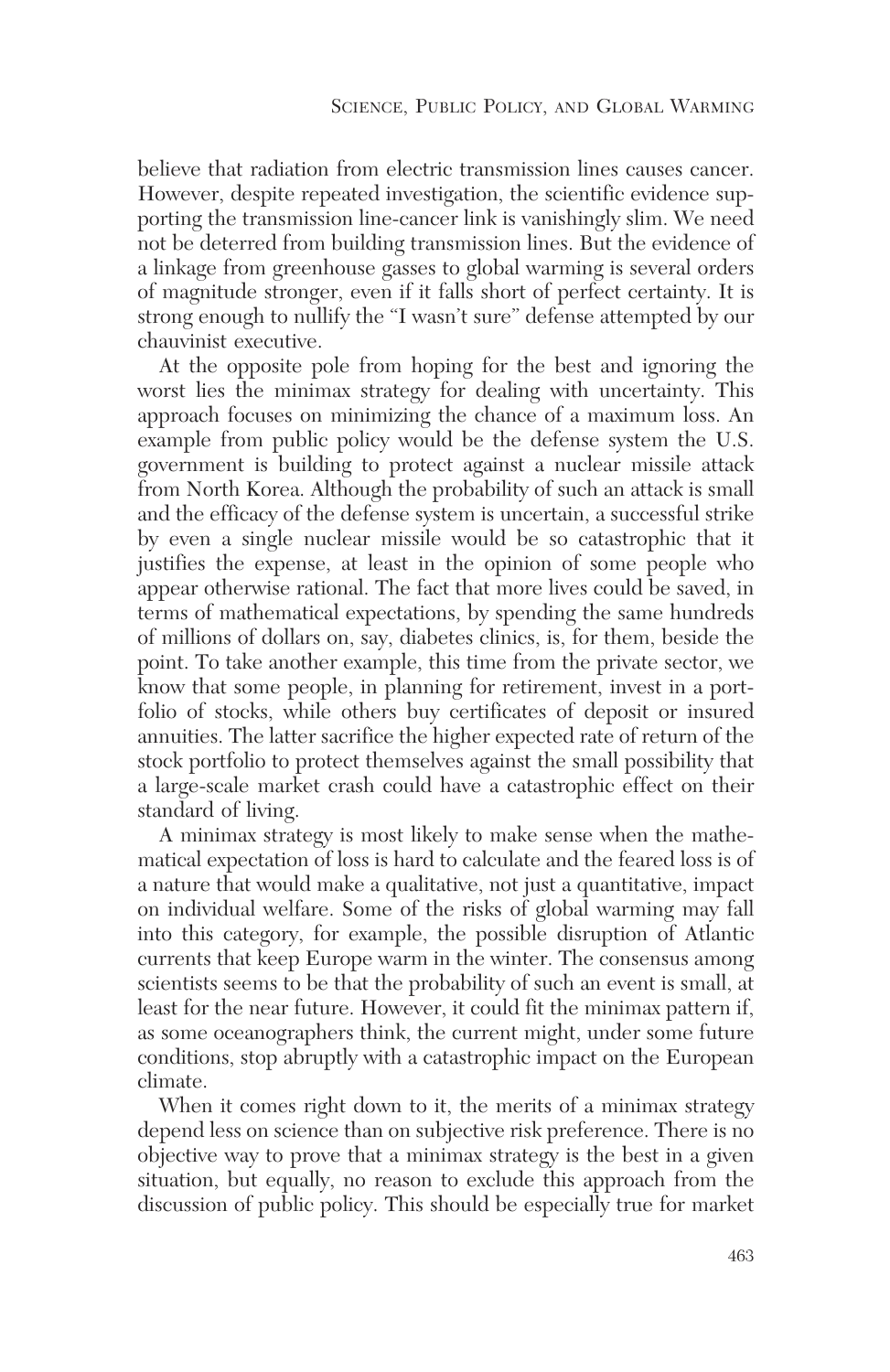liberals, who, in other contexts, are quite comfortable with taking people's subjective risk preferences as they find them. In discussing financial markets, people with greater than average risk aversion are characterized as "prudent," and markets are lauded for their ability to accommodate their preferences. Why is it, then, that when climate policy is being discussed, people with greater than average risk aversion are dismissed as "alarmists" who do not even deserve a seat at the table?

A third approach to decisionmaking with uncertainty, the "reasonable care" standard, lies between a strategy of hoping for the best while ignoring the worst and the strong risk aversion of a minimax strategy. According to the reasonable care standard, when there is risk that some activity may cause harm, one should take all cost-effective precautions. Cost-effective, in this case, means those precautions which, at the margin, have a cost that is less than the resulting reduction in the expected value of harm.

One application of this standard is to the law of negligence. Suppose I own a trucking company, and you are injured when the brakes on one of my trucks fail, causing it to collide with your car. In a suit for negligence, one issue that could arise is whether I took reasonable precautions to avoid brake failure. Did I buy quality parts from a reputable manufacturer? Did my mechanics make regular brake inspections? If it turns out that I tried to save a few dollars by using substandard parts and skipping inspections, I could be judged negligent and required to pay damages. If I did take reasonable care, I would be judged not negligent and the loss falls on you, the victim.

Applied to the issue of global warming, the reasonable care standard suggests that we should take measures to reduce greenhouse gas emissions up to the point where the marginal costs of doing so begin to exceed the expected value of the marginal gains. This is an improvement over the head-in-the-sand idea that we should do nothing at all until we are fully certain about every detail of climate science. Still, applying the reasonable care standard to the case of global warming is open to an important qualification.

In tort law, the reasonable care standard is most widely accepted in reference to negligence, an unintentional tort. However, as discussed in the previous section, emissions of greenhouse gas are better viewed as intentional torts, akin to assault or trespass. When we build a coal-fired power plant, we intend all of the foreseeable results, not just generation of energy but also emissions of carbon dioxide. We just don't know how much damage the emissions will do. Rather than the analogy of brake failure, to which the reasonable care standard applies, the carbon emissions are more like drunken driving. As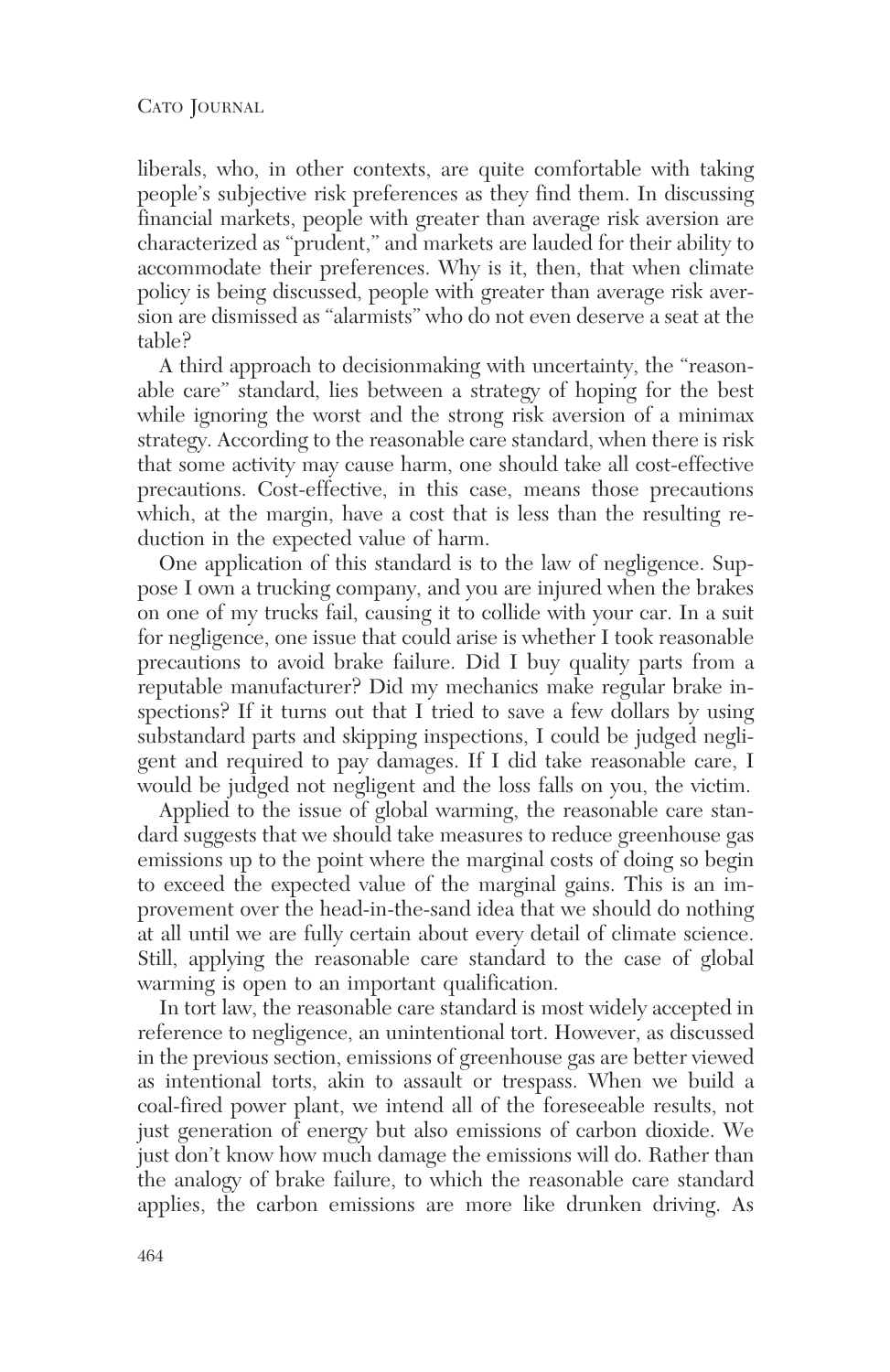explained earlier, both the drinking and driving are intentional acts. We are not excused from the consequences of drunken driving just because we don't know exactly what we will hit in our drunken state—a tree, a car, or a school bus. Despite the uncertainty, we are liable for any harm we cause, and we are required to pay damages.

This reasoning does not absolutely mean that the power plant should not be built. It could be correct that the cost savings from using coal rather than solar energy outweigh the expected value of damage done from the incremental global warming, and even true that there is a nonzero possibility of zero damage. Still, that does not excuse owners of the plant from liability for harm. If harm can later be demonstrated, restitution must be made through payment of appropriate damages or investment in adaptation projects.

To put it another way, the presence of uncertainty cannot mend the flaws in the cost-benefit argument that were discussed in the previous section. Remember, the most widely cited cost-benefit studies do not claim that the harm done by global warming is zero, only that the benefit of doing anything about it is exceeded by the costs of mitigation. Earlier we saw that such calculations, when both costs and benefits are known with certainty, does not create a right to take other people's property without payment. By the same token, the reasonable care standard, which is the application of cost-benefit principles under uncertainty, does not offer an escape from contingent liability if intended actions turn out, after the fact, to cause harm that was not certain to occur when the actions were taken. Unfortunately, an acknowledgment of contingent liability is too often missing from market-liberal writings on the subject of global warming. Instead, estimates of the expected value of costs and benefits are treated as dispositive, with the implication that emission sources should be held harmless even if the climatological optimists on whose research the estimates were based turn out to be wrong. This does not, to me, seem a sound position for a market liberal to take. It sounds more like a conservative defense of arbitrary privilege, similar to claims of sovereign immunity made by kings and presidents.

#### Conclusion

What, then, is the bottom line? What is the proper market-liberal position on global warming? If that position is to be constructed on a sound Lockean respect for the persons and property of others, some of its outlines are clear, even if many details remain to be filled in.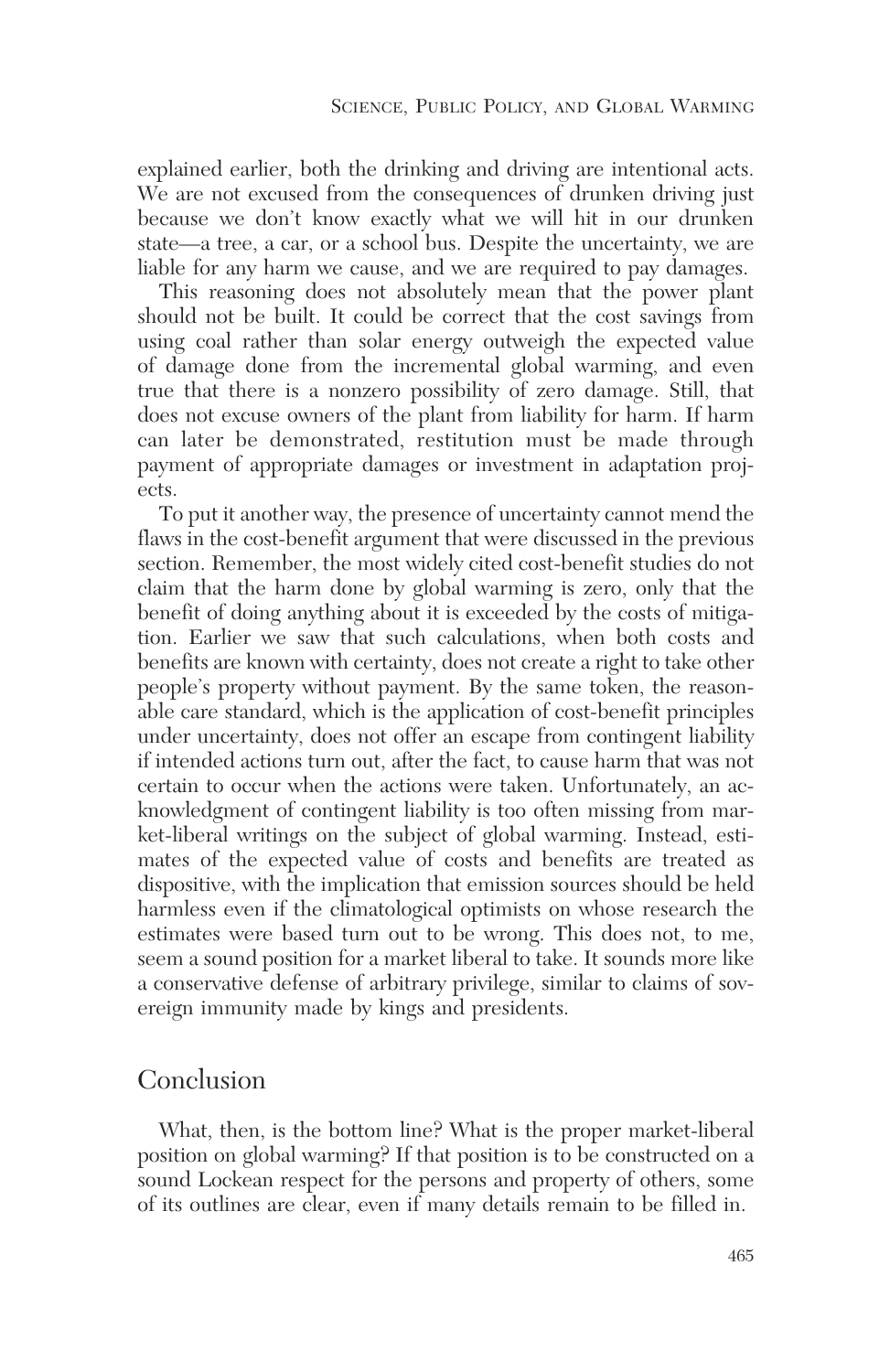#### CATO JOURNAL

First, market liberals should keep arguments based on comparisons of costs and benefits in proper perspective. The fact that an action produces net benefits, even very large net benefits, does not shield the actor from liability if it also does harm. The relative magnitude of the costs and benefits, or their relative probabilities, is, in this regard, irrelevant. The duty not to harm people in their persons or property is not to be bypassed on the basis of any facile cost-benefit calculus. This is an essential part of what distinguishes the classical liberal tradition from other political theories that would invoke the power of the state to override individual rights in favor of some greater societal utility. This being said, cost-benefit calculations may in some other respects be relevant to the formulation of a market-liberal position on global warming. They may help choose between different mechanisms for implementing climate change policy. They may be relevant to the decision of whether to abstain from possibly harmful actions, or to risk possible harm while accepting a contingent duty of restitution. And they may be relevant to whether harm is better avoided by mitigation of climate change, or instead compensated through investments that help victims of climate change to adapt.

Second, the market-liberal position should be distinct from a conservative position that defends unjustly acquired privileges. Liberalism in America, in particular, grew up in a Lockean state of nature where it was really true, or at least seemed true, that homesteaders, loggers, grazers, and industrialists could take what they needed while leaving "enough and as good for others." What the environmentalist side of the global warming debate is telling us is that we no longer live in such a world. It is not just that we can take no more from the commons; we have quite possibly already taken so much as to have breached our duty not to engross. To be sure, the science of just how much can safely be taken is not yet perfect. We may be way past the limit already or still a bit short of it. But to cry foul because those who have taken the most are now asked to bear a substantial share of the costs is not liberalism.

Third, market liberals should keep a clear head when it comes to the relationship between science and public policy. It is fine to be legitimately cautious when policies are urged on the basis of weakly established scientific fads. One should be vigilant against attempts to smuggle questionable economic or political assumptions into scientific analysis, as is sometimes done in the global warming debate, and also to possible biases in research produced by grant-seeking and public choice considerations. But at the same time, as Hayek warned, any reluctance to accept new scientific theories must itself be rational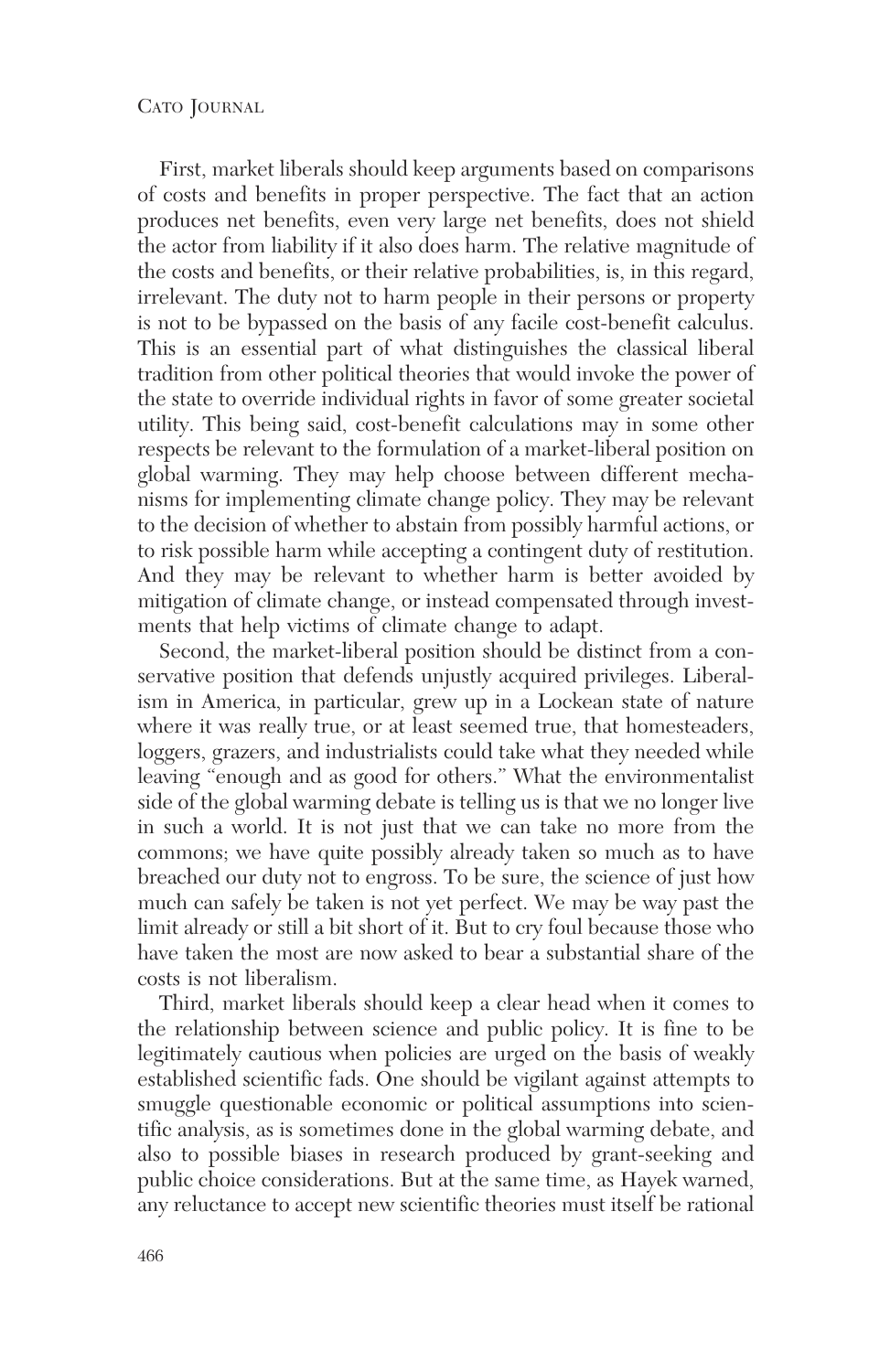and must be kept separate from the regret that the new theories may upset cherished beliefs (let alone that they threaten the financial interests of useful allies). This is a fine line to walk, and I fear that the market-liberal camp may at times have overstepped it.

Fourth, market liberals should think about the implications of their principles not just for public policy, but for their personal conduct. It is fashionable in some conservative circles to ridicule environmentalism as a new religion that calls for a personal morality of abstinence (see, for example, Schlesinger 2005). Perhaps market liberals would not want to describe their beliefs as a religion, but all of the great thinkers to whom they pay homage make it clear that the duty not to harm others in their persons or property is not just an abstract guideline for public policy, but a specific imperative of personal morality. To cede the moral high ground on environmental issues to the left is not just tactically foolish, it is unprincipled. To put it simply, a market liberal should not be ashamed to drive a Prius rather than a Humvee.

These broad outlines of a market-liberal position on global warming leave a great deal of room for debate and discussion. They leave open the whole area of how to design a policy to deal with global warming. Are the flaws of the Kyoto Protocol so serious that it is worse than doing nothing at all? Perhaps so—even its staunchest supporters acknowledge that it has many limitations. Should we act now, based on current scientific knowledge? Or should we wait, while firmly insisting on the principle of contingent liability, being prepared to make restitution should subsequent harm turn out to be greater than optimists think it will be? In formulating global warming policy, should each country act unilaterally, based on a duty to avoid harm regardless of what others do, or is it best to try to negotiate international agreements? If measures are to be taken, what role should be given to market-based mechanisms like tradable permits? How can such market-like devices, if used, be introduced in a way that respects existing property rights? How do such devices relate to Lockean principles regarding enclosure and management of residual unenclosed commons?

By addressing these and other questions, market liberals can make a uniquely valuable contribution to the global warming debate. If, however, they allow themselves to be perceived as ostriches whose only policy in the face of uncertainty is to hope for the best while ignoring the worst, and base their position on climate policy on arguments that they would disdain in any other context, they will end up making no useful contribution at all.